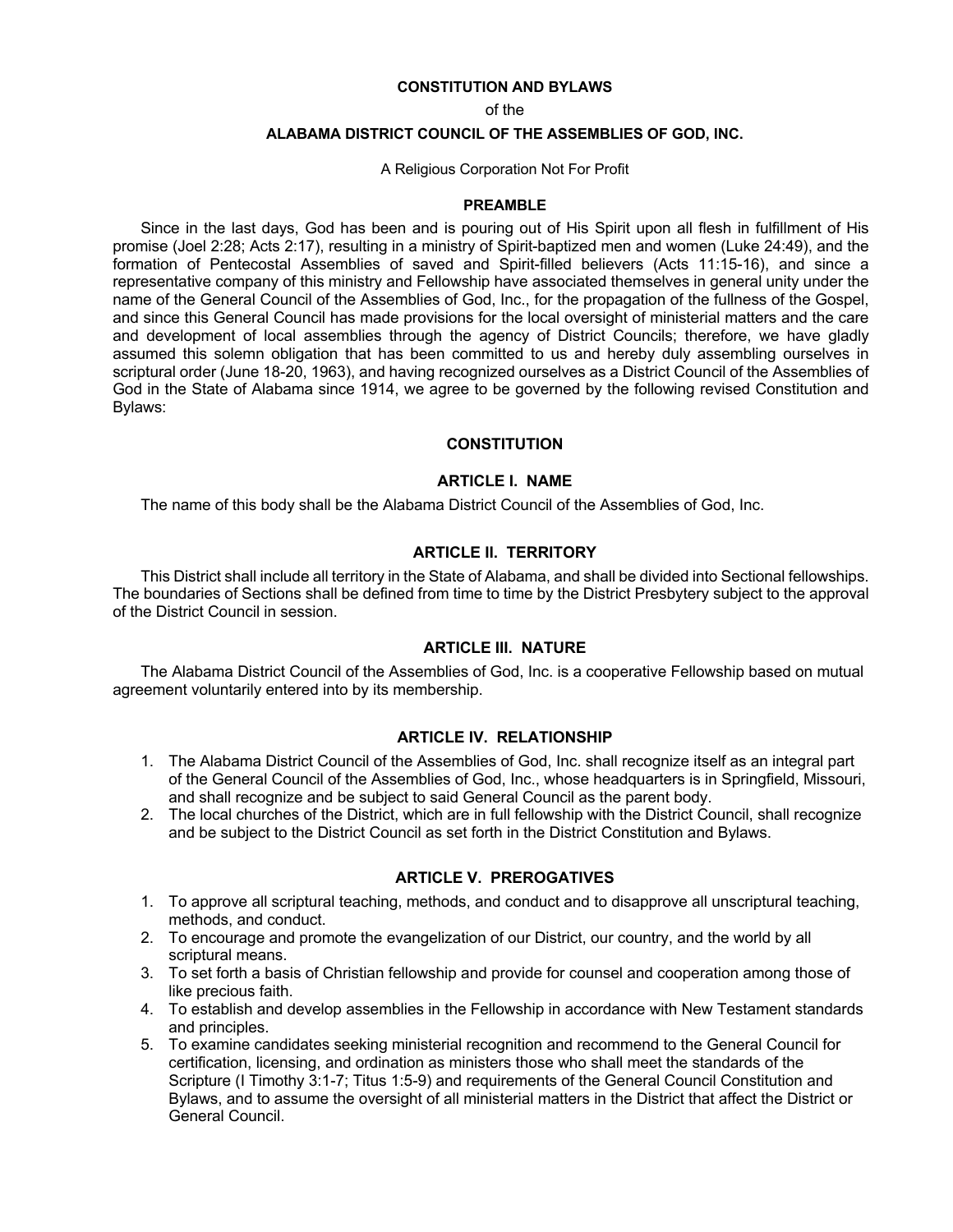- 6. To elect and/or appoint its own officers and committees, to arrange for its own meetings and to govern itself in conformity with the policies of the General Council of the Assemblies of God, Inc.
- 7. To establish and maintain such departments and institutions as may be necessary for the propagation of the Gospel and the work of God in the Pentecostal fellowship.
- 8. To have the right to own, hold in trust, use, sell, convey, mortgage, rent, lease or otherwise dispose of such property, real or chattel, as may be useful for the prosecution of its work.

#### **ARTICLE VI. TENETS OF FAITH**

The Articles of Faith shall be the same as those set forth by the General Council of the Assemblies of God, Inc., which are as follows:

### **STATEMENT OF FUNDAMENTAL TRUTHS**

The Bible is our all-sufficient rule for faith and practice. This Statement of Fundamental Truths is intended simply as a basis of fellowship among us, i.e., that we all speak the same thing (I Cor. 1:10; Acts 2:42). The phraseology employed in this Statement is not inspired or contended for, but the truth set forth is held to be essential to a full gospel ministry. No claim is made that it contains all Biblical truth, only that it covers our need as to these fundamental doctrines.

#### **1. The Scriptures Inspired**

The Scriptures, both the Old and New Testaments, are verbally inspired of God and are the revelation of God to man, the infallible, authoritative rule of faith and conduct (II Tim. 3:1517; I Thess. 2:13; II Peter 1:21).

### **2. The One True God**

The one true God has revealed himself as the eternally self-existent "I AM," the Creator of heaven and earth and the redeemer of mankind. He has further revealed himself as embodying the principles of relationship and association as Father, Son and Holy Spirit (Deut. 6:4; Isaiah 43:10, 11; Matthew 28:19; Luke 3:22).

#### **THE ADORABLE GODHEAD**

*(a) Terms Defined*

The terms "Trinity" and "Persons" as related to the Godhead, while not found in the Scriptures, are words in harmony with Scripture, whereby we may convey to others our immediate understanding of the doctrine of Christ respecting the Being of God, as distinguished from "gods many and lords many." We, therefore, may speak with propriety of the Lord our God, who is one Lord, as a Trinity or as one Being of three Persons, and still be absolutely scriptural (examples, Matt. 28:19; II Cor. 13:14; John 14:16, 17). *(b) Distinction and relationship in the Godhead*

Christ taught a distinction of Persons in the Godhead which he expressed in specific terms of relationship, as Father, Son, and Holy Spirit, but that this distinction and relationship as to its mode is inscrutable and incomprehensible, because unexplained. (Luke 1:35; I Cor. 1:24; Matt. 11:25-27; 28:19; II Cor. 13:14; I John 1:3, 4)

#### *(c) Unity of the One Being of Father, Son and Holy Spirit*

Accordingly, therefore, there is that in the Son which constitutes him the Son and not the Father; and there is that in the Holy Spirit which constitutes him the Holy Spirit and not either the Father or the Son. Wherefore the Father is the Begetter; the Son is the Begotten; and the Holy Spirit is the one proceeding from the Father and the Son. Therefore, because these three Persons in the Godhead are in a state of unity, there is but one Lord God Almighty and His name one. (John 1:18; 15:26; 17:11, 21; Zech. 14:9). *(d) Identity and Cooperation in the Godhead* 

The Father, the Son and the Holy Spirit are never identical as to Person; nor confused as to relation; nor divided in respect to the Godhead; nor opposed as to cooperation. The Son is in the Father and the Father is in the Son as to relationship. The Son is with the Father and the Father is with the Son, as to fellowship. The Father is not from the Son, but the son is from the Father, as to authority. The Holy Spirit is from the Father and the Son proceeding, as to nature, relationship, cooperation and authority. Hence, no Person in the Godhead either exists or works separately or independently of the others (John 5:17-30, 32, 37; John 8:17, 18).

*(e)The Title "Lord Jesus Christ"*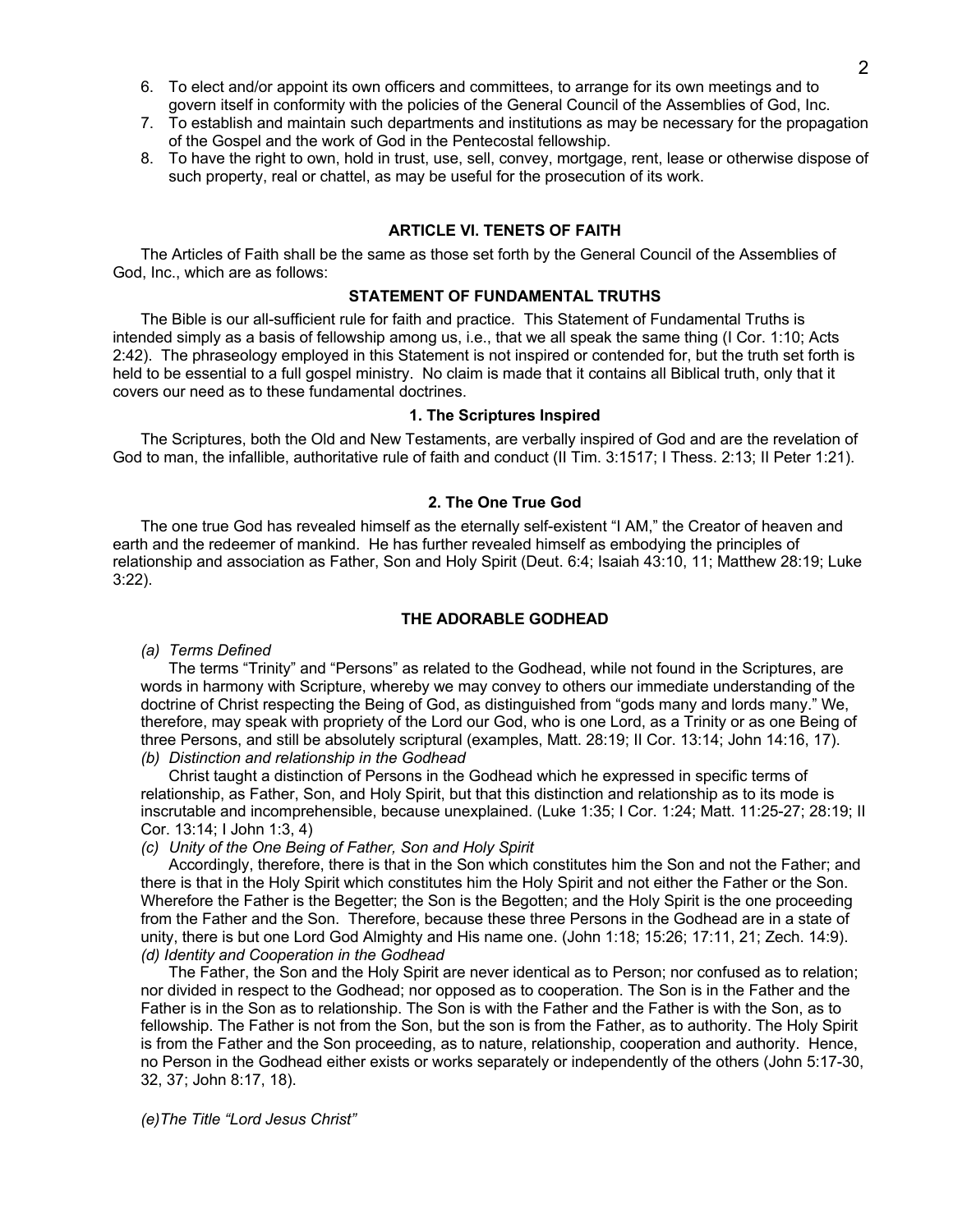The appellation "Lord Jesus Christ" is a proper name. It is never applied in the New Testament either to the Father or the Holy Spirit. It therefore belongs exclusively to the Son of God (Rom. 1:1-3, 7; II John 3).

#### *(f)The Lord Jesus Christ, God with us*

The Lord Jesus Christ, as to His divine and eternal nature, is the proper and only Begotten of the Father, but as to His human nature, he is the proper Son of Man. he is, therefore, acknowledged to be both God and man; who, because he is God and man, is "Immanuel," God with us (Matt. 1:23, I John 4:2, 10, 14; Rev. 1:13, 17).

## *(g)The Title "Son of God"*

Since the name "Immanuel" embraces both God and man in the one Person, our Lord Jesus Christ, it follows that the title "Son of God" describes His proper deity, and the title "Son of Man" His proper humanity. Therefore, the title "Son of God" belongs to the order of eternity, and the title "Son of Man" to the order of time (Matt. 1:21-23; II John 3; I John 3:8; Heb. 1:1,13, 7:3).

#### *(h)Transgression of the Doctrine of Christ*

Wherefore, it is a transgression of the Doctrine of Christ to say that Jesus Christ derived the title "Son of God" solely from the fact of the incarnation, or because of His relation to the economy of redemption. Therefore, to deny that the Father is a real and eternal Father, and that the Son is a real and eternal Son, is a denial of the distinction and relationship in the Being of God; a denial of the Father and the Son; and a displacement of the truth that Jesus Christ is come in the flesh (II John 9; John 1:1, 2, 14, 18, 29, 49; I John 2:22, 23; 4:1-5; Heb. 12:2).

## *(i)Exaltation of Jesus Christ as Lord*

The Son of God, our Lord Jesus Christ, having by himself purged our sins, sat down on the right hand of the Majesty on high, angels and principalities and powers having been made subject unto him. And having been made both Lord and Christ, he sent the Holy Spirit that we, in the name of Jesus, might bow our knees and confess that Jesus Christ is Lord to the glory of God the Father until the end, when the Son shall become subject to the Father that God may be all in all (Heb. 1:3; I Peter 3:22; Acts 2:32-36; Rom. 14:11; I Cor. 15:24-28).

#### *(j) Equal Honor to the Father and to the Son*

Wherefore, since the Father has delivered all judgment unto the Son, it is not only the express duty of all in heaven and on earth to bow the knee, but is an unspeakable joy in the Holy Spirit to ascribe unto the Son all the attributes of deity, and to give him all the honor and the glory contained in all the names and titles of the Godhead (except those which express relationship (see paragraphs b, c, and d) and thus honor the Son even as we honor the Father (John 5:22, 23; I Peter 1:8; rev. 5:6-14; Phil. 2:8, 9; rev. 7:9, 10; 4:8- 11).

#### **3. The Deity of the Lord Jesus Christ**

The Lord Jesus Christ is the eternal Son of God. The Scriptures declare:

- (a) His virgin birth (Matthew 1:23; Luke 1:31, 35).
- (b) His sinless life (Hebrews 7:26; I Peter 2:22).
- (c) His miracles (Acts 2:22; 10:38).
- (d) His substitutionary work on the cross (I Cor. 15:3, II Cor. 5:21).
- (e) His bodily resurrection from the dead (Matthew 28:6; Luke 24:39; I Cor. 15:4).
- (f) His exaltation to the right hand of God (Acts 1:9, 11; 2:33; Phil. 2:9-11; Hebrews 1:3).

#### **4. The Fall of Man**

Man was created good and upright; for God said, "Let us make man in our image, after our likeness. However, man by voluntary transgression fell and thereby incurred not only physical death but also spiritual death, which is separation from God (Genesis 1:26, 27; 2:17; 3:6; Romans 5:12-19).

#### **5. The Salvation of Man**

Man's only hope of redemption is through the shed blood of Jesus Christ the Son of God.

(a) Conditions to Salvation

Salvation is received through repentance toward God and faith toward the Lord Jesus Christ. By the washing of regeneration and renewing of the Holy Spirit, being justified by grace through faith, man becomes an heir of God according to the hope of eternal life (Luke 24:47; John 3:3; Romans 10:13- 15; Ephesians 2:8; Titus 2:11; 3:5-7).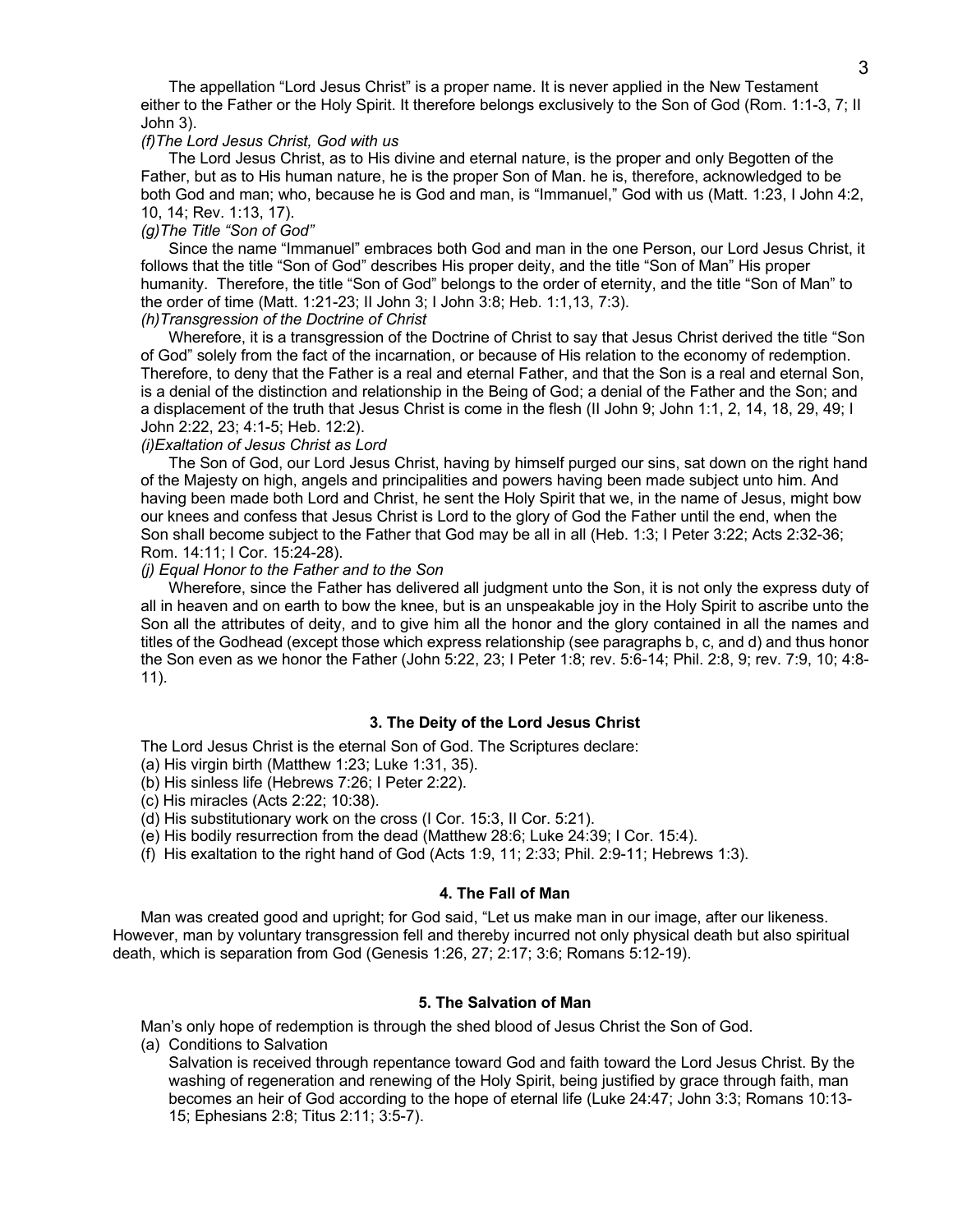(b) The Evidences of Salvation

The inward evidence of salvation is the direct witness of the Spirit (Romans 8:16). The outward evidence to all men is a life of righteousness and true holiness (Eph. 4:24; Titus 2:12).

#### **6. The Ordinances of the Church**

(a) Baptism in Water

The ordinance of baptism by immersion is commanded in the Scriptures. All who repent and believe on Christ as Savior and Lord are to be baptized. Thus they declare to the world that they have died with Christ and that they also have been raised with him to walk in newness of life (Matthew 28:19; Mark 16:16; Acts 10:47, 48; Romans 6:4).

(b) Holy Communion

The Lord's Supper, consisting of the elements — bread and the fruit of the vine — is the symbol expressing our sharing the divine nature of our Lord Jesus Christ (II Peter 1:4); a memorial of His suffering and death (I Cor. 11:26); and a prophecy of His second coming (I Cor. 11:26); and is enjoined on all believers "till he come!"

## **7. The Baptism in the Holy Spirit**

All believers are entitled to and should ardently expect and earnestly seek the promise of the Father, the baptism in the Holy Spirit and fire, according to the command of our Lord Jesus Christ. This was the normal experience of all in the early Christian Church. With it comes the enduement of power for life and service, the bestowment of the gifts and their uses in the work of the ministry (Luke 24:49; Acts 1:4, 8; I Cor. 12:131). This experience is distinct from and subsequent to the experience of the new birth (Acts 8:12-17; 10:44-46; 11:14- 16; 15:7-9). With the baptism in the Holy Spirit comes such experiences as an overflowing fullness of the Spirit (John 7:37-39; Acts 1:8), a deepened reverence for God (Acts 2:43; Heb. 12:28), an intensified consecration to God and dedication to His work (Acts 2:42), and more active love for Christ and His Word and for the lost (Mark 16:20).

#### **8. The Initial Physical Evidence of the Baptism in the Holy Spirit**

The baptism of believers in the Holy Spirit is witnessed by the initial physical sign of speaking with other tongues as the Spirit of God gives them utterance (Acts 2:4). The speaking in tongues in this instance is the same in essence as the gift of tongues (I Cor. 12:4-10, 28), but different in purpose and use.

#### **9. Sanctification**

Sanctification is an act of separation from that which is evil, and of dedication unto God (Rom. 12:1, 2; I Thess. 5:23; Heb. 13:12). The Scriptures teach a life of "holiness without which no man shall see the Lord" (Heb. 12:14). By the power of the Holy Spirit we are able to obey the command: "Be ye Holy, for I am Holy" (I Peter 1:15, 16).

Sanctification is realized in the believer by recognizing His identification with Christ in His death and resurrection, and by faith reckoning daily upon the fact of that union, and by offering every faculty continually to the dominion of the Holy Spirit (Rom. 6:1-11, 13; Rom. 8:1, 2, 13; Gal. 2:20; Phil. 2:12, 13; I Peter 1:5).

#### **10. The Church and Its Mission**

The Church is the body of Christ, the habitation of God through the Spirit, with divine appointments for the fulfillment of her Great Commission. Each believer, born of the Spirit, is an integral part of the general assembly and church of the firstborn, which are written in heaven (Ephesians 1:22,23; 2:22; Hebrews 12:23).

Since God's purpose concerning man is to seek and to save that which is lost, to be worshiped by man, to build a body of believers in the image of His Son, and to demonstrate His love and compassion for all the world, the priority reason for being of the Assemblies of God as part of the Church is:

a. To be an agency of God for evangelizing the world (Acts 1:8; Matthew 28:19,20; Mark 16:15,16).

b. To be a corporate body in which man may worship God (1 Corinthians 12:13).

c. To be a channel of God's purpose to build a body of saints being perfected in the image of His Son (Ephesians 4:11-16; 1 Corinthians 12:28; 14:12).

d. To be a people who demonstrate God's love and compassion for all the world (Psalm 112:9; Galatians 2:10; 6:10; James 1:27).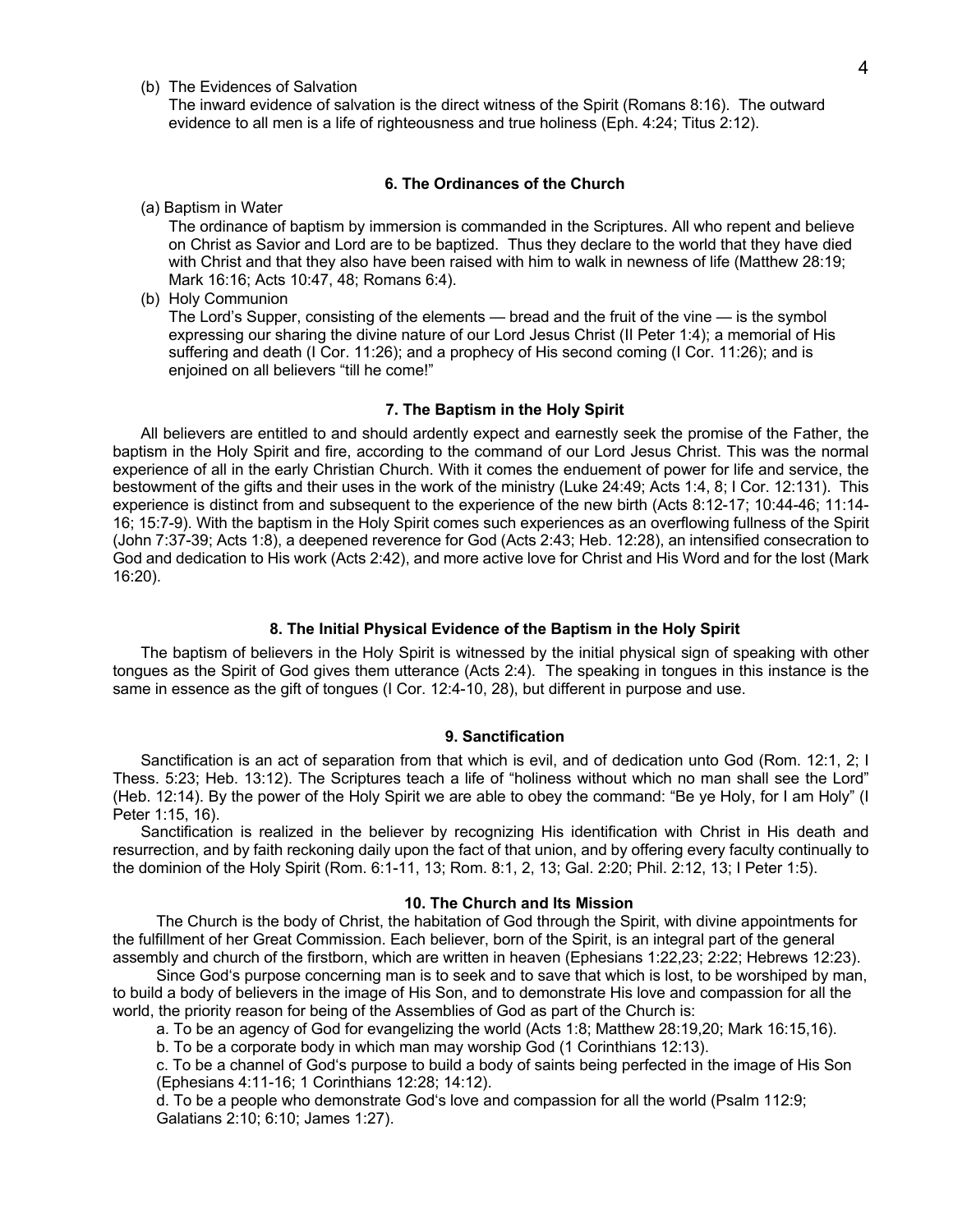The Assemblies of God exists expressly to give continuing emphasis to this reason for being in the New Testament apostolic pattern by teaching and encouraging believers to be baptized in the Holy Spirit. This experience:

a. Enables them to evangelize in the power of the Spirit with accompanying supernatural signs (Mark 16:15-20; Acts 4:29-31; Hebrews 2:3,4).

b. Adds a necessary dimension to a worshipful relationship with God (1 Corinthians 2:10- 16; 1 Corinthians 12-14).

c. Enables them to respond to the full working of the Holy Spirit in expression of fruit and gifts and ministries as in New Testament times for the edifying of the body of Christ and care for the poor and needy of the world (Galatians 5:22-26; Matthew 25:37-40; Galatians 6:10; 1 Corinthians 14:12; Ephesians 4:11,12; 1 Corinthians 12:28; Colossians 1:29).

# **11. The Ministry**

A divinely called and scripturally ordained ministry has been provided by our Lord for the fourfold purpose of leading the Church in:

(1) evangelization of the world (Mark 16:15-20),

(2) worship of God (John 4:23,24),

(3) building a Body of saints being perfected in the image of His Son (Ephesians 4:11,16), and

(4) meeting human need with ministries of love and compassion (Psalm 112:9; Galatians 2:10; 6:10; James 1:27).

### **12. Divine Healing**

Divine healing is an integral part of the gospel. Deliverance from sickness is provided for in the atonement, and is the privilege of all believers (Isaiah 53:4, 5; Matt. 8:16, 17; James 5:14-16).

### **13. The Blessed Hope**

The resurrection of those who have fallen asleep in Christ and their translation, together with those who are alive and remain unto the coming of the Lord, is the imminent and blessed hope of the Church (I Thess. 4:16, 17; Romans 8:23; Titus 2:13; I Cor. 15:51, 52).

### **14. The Millennial Reign of Christ**

The second coming of Christ includes the rapture of the saints, which is our blessed hope, followed by the visible return of Christ with His saints to reign on the earth for one thousand years (Zech. 14:5, Matt. 24:27, 30; revelation 1:7; 19:11-14; 20:1-6). This millennial reign will bring the salvation of national Israel (Ezekiel 37:21, 22; Zephaniah 3:19, 20; Romans 11:26, 27) and the establishment of universal peace (Isaiah 11:6-9: Psalms 72:3-8; Micah 4:3, 4).

#### **15. The Final Judgment**

There will be a final judgment in which the wicked dead will be raised and judged according to their works. Whosoever is not found written in the Book of Life, together with the devil and His angels, the beast and the false prophet, will be consigned to everlasting punishment in the lake which burneth with fire and brimstone, which is the second death (Matt. 25:46; Mark 9:43-48; revelation 19:20; 20:11-15; 21:8).

#### **16. The New Heavens and the New Earth**

*"We, according to His promise, look for new heavens and a new earth, wherein dwelleth righteousness" (II Peter 3:13; Rev-21, 22)* 

# **ARTICLE VII. MEMBERSHIP**

- 1. All ministers holding accredited Fellowship certificates from the General Council shall be recognized as members except in such cases where, in the opinion of the Credentials Committee, to do so would disrupt the unity of the Fellowship.
- 2. Representatives chosen from membership of the local assemblies to represent them at the District Council meeting (each assembly being entitled to one delegate) shall be considered as members.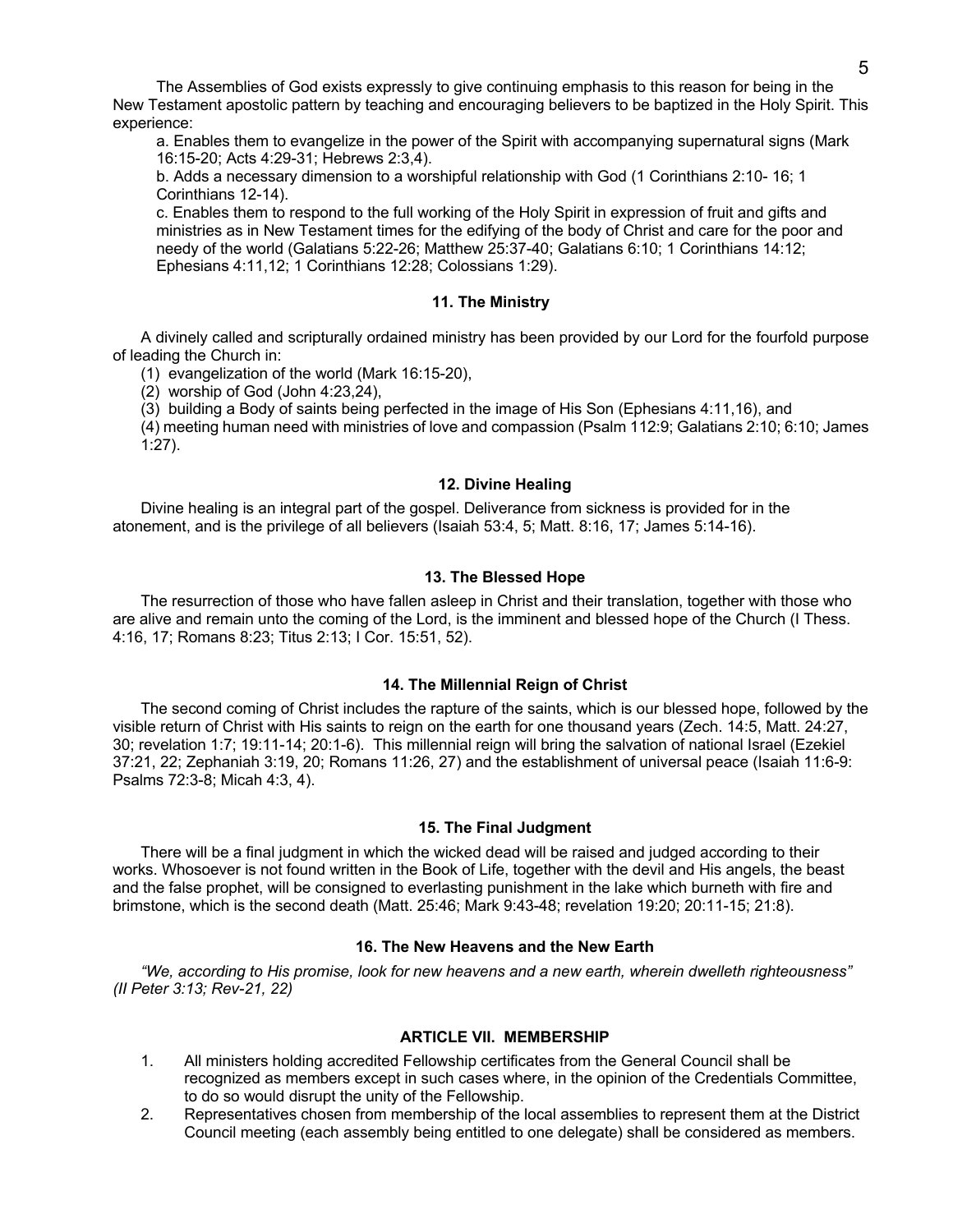# **ARTICLE VIII. OFFICERS**

#### **1. Executive Officers**

(a) The Executive officers shall consist of the District Superintendent, Assistant District Superintendent and District Secretary-Treasurer. They shall be the trustees of the Alabama District Council of the Assemblies of God, Inc., and shall constitute the Executive Committee.

(b) The Executive Committee, who are the trustees, is hereby given and shall have the authority to execute and deliver deeds, mortgages, encumbrances, or any other documents affecting real estate now or hereafter owned or held in trust by said District, as well as any other properties or interest which may revert to said District as hereinafter authorized by the District Constitution and/or Bylaws.

### **2. Other Officers**

(a) Other officers shall be two General Presbyters, the Directors of the District Missions and Men's Department, District Youth Department, and District Christian Education Department, and a Presbyter from each Section of the District.

### (b) General Presbyters

i. The District Superintendent shall be a General Presbyter by virtue of his office.

ii. The two additional General Presbyters shall be elected by the district council in session, both of whom shall be ordained Assemblies of God ministers, and at least one of whom shall be a pastor of a church located in the district. They shall take office immediately upon election.

## **3. Presbyters-at-Large**

The two General Council Presbyters, the District Missions and Men's Director (hereafter referred to as the District Missions Director), the District Youth Director and the District Christian Education Director shall be District Presbyters-at-large.

### **4. Executive Presbyters**

The District Superintendent, Assistant District Superintendent, District Secretary-Treasurer, District Christian Education Director, District Youth Director, District Missions Director, and General Presbyters shall be the Executive Presbyters of the District. These Executive Presbyters shall comprise the Camp Grounds or Headquarters Committee.

## **5. Executive Cabinet**

There shall be an Executive Cabinet composed of the District Superintendent, District Secretary-Treasurer, District Christian Education Director, District Missions Director, and District Youth Director.

## **6. District Presbytery**

The District Presbytery shall consist of the District Superintendent, Assistant District Superintendent, District Secretary-Treasurer, Presbyters-at-large, and each of the Sectional Presbyters.

# **ARTICLE IX. DEPARTMENTS**

Provision is hereby made for the organization and operation of a Youth Ministries Department, Christian Education Department, Missions and Men's Department (hereafter referred to as the Missions Department), Women's Ministries Department, Stewardship Department, and Music Department. These departments shall be considered a part of the District Council and shall be amenable thereto. Each department shall be governed by its own policy manuals, which shall be approved by the District Presbytery, and which shall be in harmony with the General Council and District Council Constitution and Bylaws.

### **ARTICLE X. MEETINGS**

1. Regular sessions of the District Council shall be held annually pursuant to a call by the District Presbytery.

2. Special sessions of the District Council may be arranged if agreed to by a two-thirds majority of the District Presbytery.

3. The right of initiative in the matter of calling special sessions shall be granted to any ordained minister of the District Council when occasion demands. A statement setting forth the reasons for the special session of the council, signed by not less than twenty-five percent of all ordained ministers of this District Council, may be considered sufficient reason for calling a special session, such statement to be filed with the District Presbytery, who may, if deemed advisable, respond to the summons and issue the call for a special session.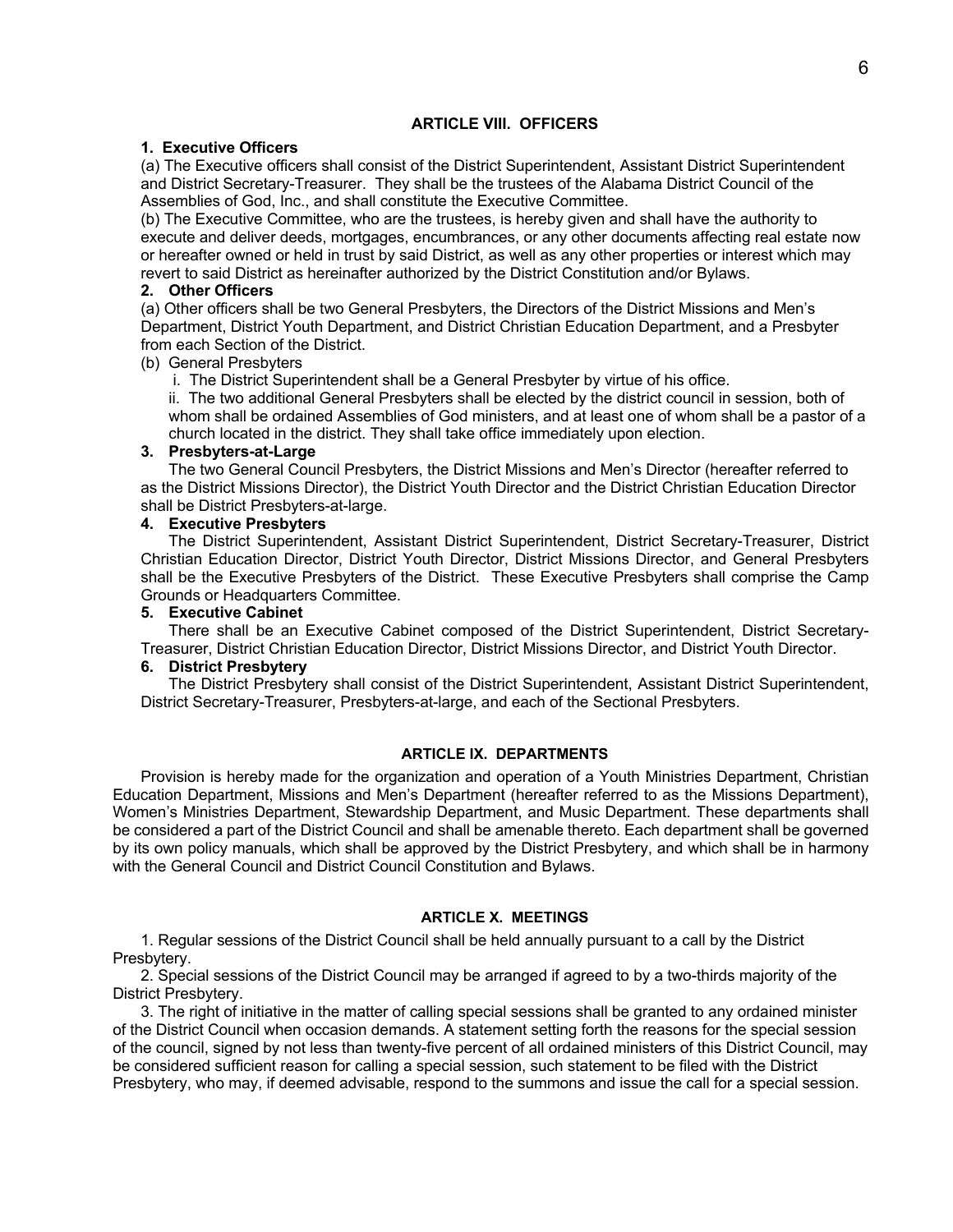# **ARTICLE XI. LOCAL ASSEMBLIES**

#### **Section 1. General Council Affiliated Assemblies**

A General Council affiliated assembly is one that has applied for and has received a Certificate of Affiliation from The General Council of the Assemblies of God.

**(a) Requirements for affiliation.** Churches desiring to be affiliated with The General Council of the Assemblies of God shall meet the following requirements. They shall:

(1) Subscribe to Article V. Statement of Fundamental Truths in the General Council Constitution;

 (2) Adopt a standard of membership that may be determined either by the local assembly or by agreement with the District council;

 (3) Have a minimum active voting membership of 20 persons who shall accept responsibility to maintain scriptural order in the local body;

 (4) Adopt Articles of Incorporation, a Constitution or Bylaws compatible with models recommended by the District council, or District approved governance models that provide for adequate accountability, amenability, and safeguards so that a pastor and/or governing body cannot directly or indirectly exert dictatorial control over a church;

 (5) Have an adequate number of spiritually qualified members to fill the offices of the church called for in its Constitution or Bylaws; and

 (6) Make provision for a pastor who is a credentialed minister in good standing with the General Council and District Council.

**(b) Relationship to and support of the General Council and District Council.** A General Council affiliated assembly should cooperate in the work and support the programs of the General Council and District Council and may send delegates to the General Council and District Council. They shall be amenable to the District in all matters that affect the peace and harmony of the Fellowship.

**(c) Right of self-government (sovereign rights).** Each General Council affiliated assembly has the right of self-government under Jesus Christ, its living Head, and shall have the power to choose its own pastor and officers (by appointment, co-optation, or other means), and transact all other business pertaining to its life as a local unit. It shall have the right to administer discipline to its members according to the Scriptures and its Constitution or Bylaws. It shall have the right to acquire and hold title to property, either through trustees or in its corporate name as a self-governing unit. The fact it is affiliated with The General Council of the Assemblies of God shall in no way destroy its rights as above stated or interfere with its sovereignty. The governance model adopted by the local assembly shall conform to the guidelines of Constitution, Article XI, Section 1, paragraph a, subparagraph (4).

**(d) Subordinate in matters of doctrine and conduct**. A General Council affiliated assembly shall recognize that the District Council or The General Council of the Assemblies of God has the right to approve scriptural doctrine and conduct and to disapprove unscriptural doctrine and conduct and the authority to withdraw its Certificate of Affiliation if deemed necessary. (See Article VI, Section 4, of the General Council Bylaws.)

**(e) Right of appeal**. When in need of counsel or advice, the General Council affiliated assembly may appeal to the Sectional Committee, District Officers, or District Presbytery for help. It may appeal from a decision by the District Presbytery to the Executive Presbytery of The General Council of the Assemblies of God when there is a question as to whether or not the assembly has received proper help from the District. When exceptions are taken to the decisions of the Executive Presbytery, either by the General Council affiliated assembly or by the District Presbytery, appeal may be made to the General Presbytery.

# **Section 2. District Council Affiliated Assemblies**

A church that the District Executive Committee, according to policies approved by the District Presbytery, has granted recognition as an Assemblies of God church, but that has not yet been granted recognition as a General Council affiliated assembly, shall be a District Council affiliated assembly. Such assemblies shall be in organizational assistance status with the District Executive Committee and the appropriate Sectional Committee, which may provide for pastoral care until such assemblies proceed to General Council affiliated status. These assemblies shall be encouraged to proceed to the status of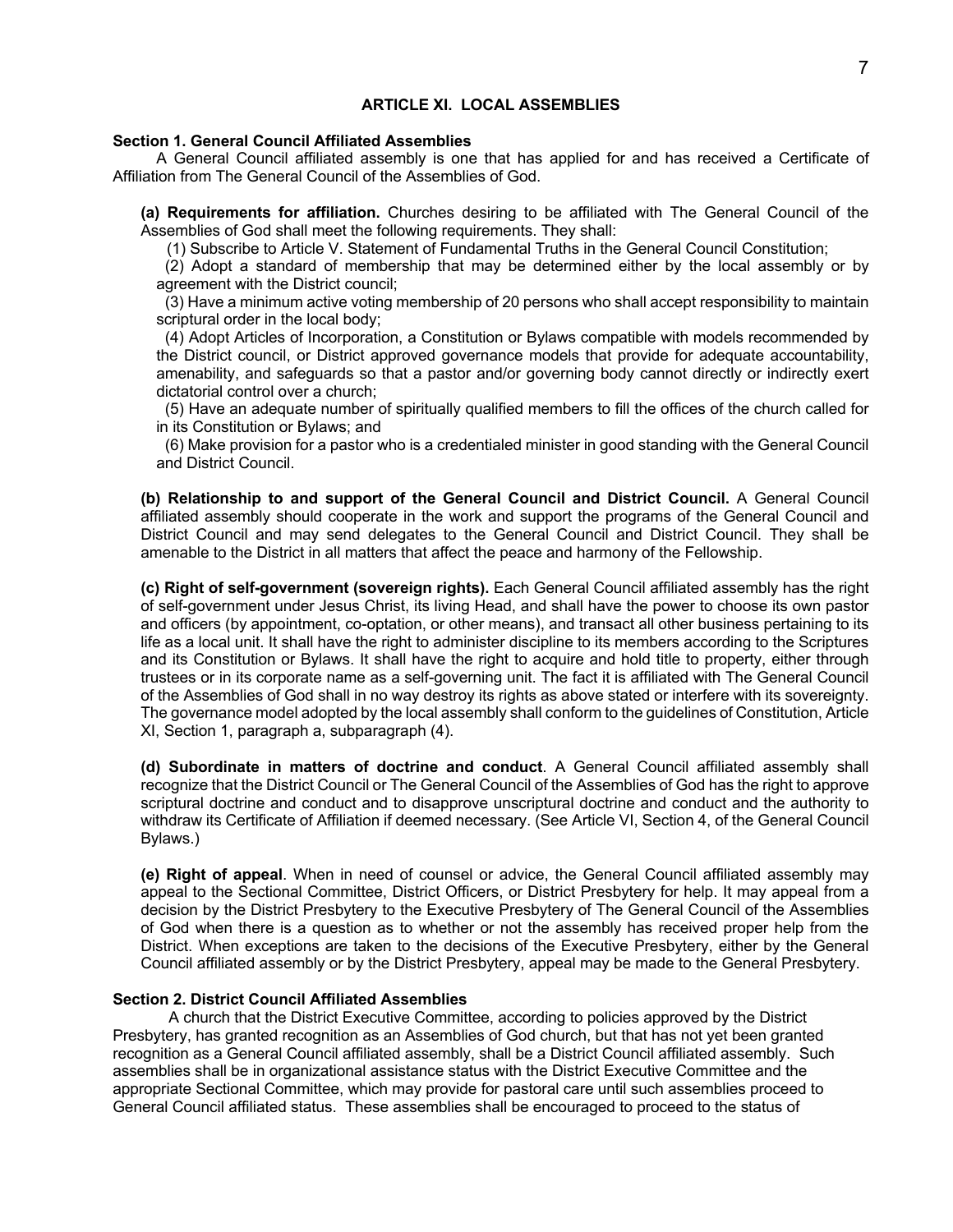sovereign General Council affiliated assemblies. When they meet the qualifications for such recognition, the District shall initiate and guide the application process.

### **Section 3. Parent Affiliated Churches**

Parent Affiliated Churches (PACs) are local assemblies that have been parented or planted by an existing church in a location other than the parent church's home campus. The requirements for creating and maintaining a PAC shall be described in the appropriate District CPD policy manuals, and shall include the following:

a. A potential parenting church must follow the same new church planting procedures which any other minister or group of believers would follow. Before announcing, promoting, or acting toward creating a PAC, the parenting church must make the appropriate applications to, and be granted approval by, the District CPD Board. If the CPD Board denies application for a PAC, the parenting church may appeal to the District Presbytery, whose decision shall be final.

b. A PAC and its parent shall provide the same financial and other reporting to the CPD Board as any other approved church plant.

c. If the parent church is located within the Alabama District, the parent church shall be accountable to the District on behalf of the PAC for all activities of the PAC. If the parent church is located outside of the Alabama District, the PAC shall be subject to the Alabama District as specified in the District CPD policy manuals.

d. As is the case with all other assemblies, PACs shall be encouraged to proceed to the status of sovereign General Council affiliated assemblies. When they meet the qualifications for such recognition, the District shall initiate and guide the application process. Granting of sovereign General Council affiliation status ends the assembly's status as a PAC, and permanently places the assembly in the same relationship to the Alabama District as any other sovereign assembly. Failure to proceed to General Council status when directed to do so by the District may result in the District's ceasing to recognize the PAC as an Assemblies of God church.

e. These requirements apply to all PACs planted in the Alabama District, whether or not the parent church is located within the Alabama District.

### **Section 4. Cooperating Assemblies**

.

 A Non-Assemblies of God local church may be granted the status of Cooperating Assembly at the discretion of the District Presbytery. The requirements for the granting and maintenance of such recognition shall be described in the appropriate policy approved by the District Presbytery, and shall include the following:

a. The church shall subscribe to Article V. Statement of Fundamental Truths of the General Council Constitution.

b. The relevant Sectional Committee shall ensure that there are no legitimate objections from our existing ministers and churches in the Section or nearby, and shall make a recommendation to the District Presbytery.

c. The District Presbytery shall have final authority to approve or disapprove applications for Cooperative status within the District.

d. The Presbytery's recommendation shall be made to the General Council Executive Presbytery, which shall act in cooperation with the District in granting or denying the applying church Cooperative status with the General Council.

e. Cooperative status is granted on a temporary 4-year term, renewable by request of the local church at the discretion of the District Presbytery and the General Council Executive Presbytery.

f. The ultimate goal of Cooperative status is that the local church will officially affiliate with the District Council and the General Council as an Assemblies of God church.

# **Section 5. Assemblies of God Total Giving Participation**

All assemblies are expected to have an interest in, and contribute regularly to, the Assemblies of God Total Giving Plan.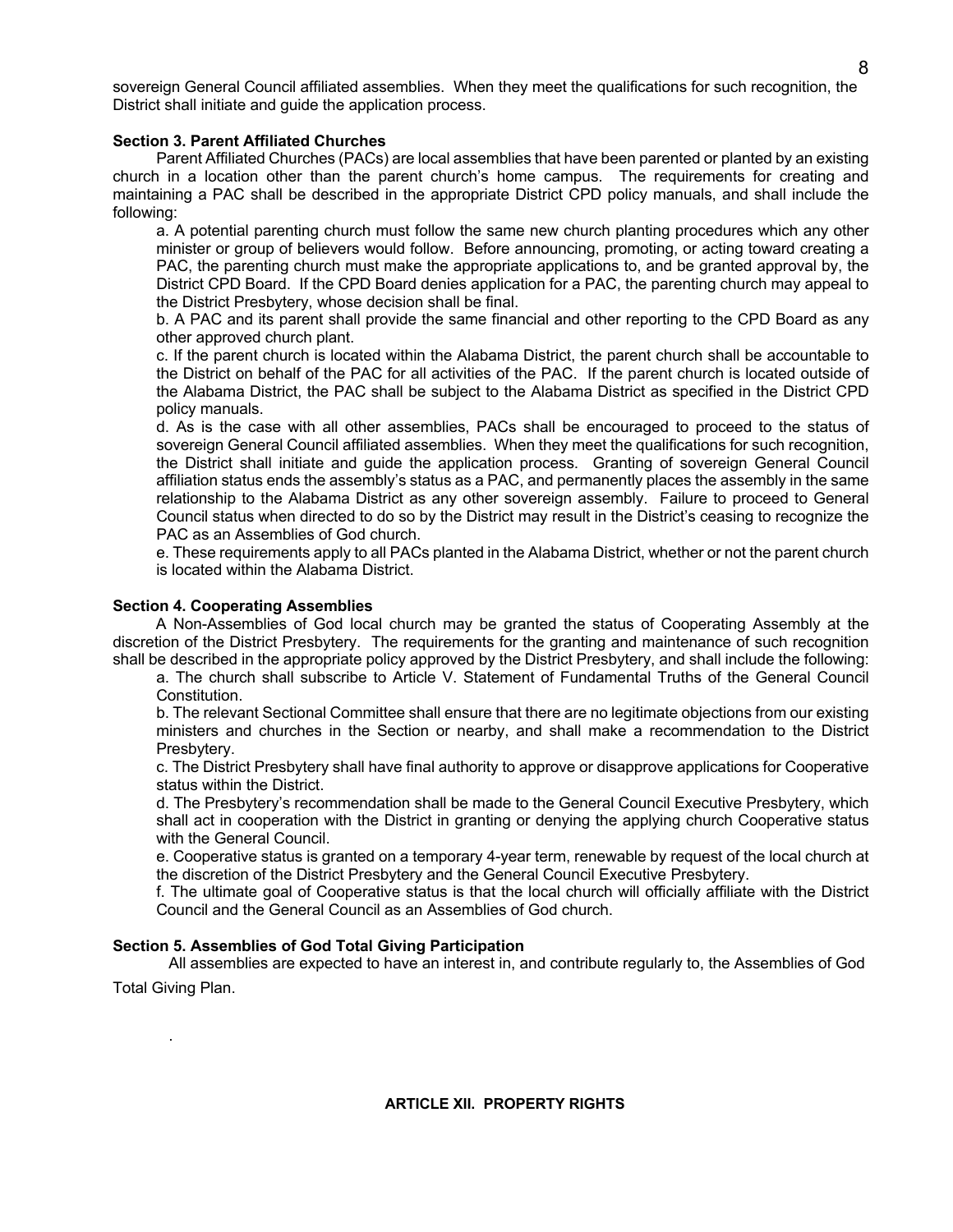- 1. All District property, real or chattel, shall be taken, held, sold, transferred or conveyed in the corporate name of the District, i.e., Alabama District Council of the Assemblies of God, Inc.
- 2. When approved by a two-thirds majority vote of the District Presbytery, the District Presbytery shall have and is hereby given the authority to purchase any and all such property that they deem advisable for the growth and development of the District Council program; and they shall be authorized to provide such finances as shall be necessary for the purchasing of said property.

3. (a) No real property of the Alabama District Council of the Assemblies of God, Inc., which is held for use of the entire District, such as District headquarters or campground property, shall be sold without the same shall have been first authorized by a two-thirds vote of the membership present at any regular or special session of the District Council, which has been properly called. (b) Such property may be leased, rented or mortgaged as the need arises, when authorized by a twothirds vote of the District Presbytery present at any regular or special meeting thereof. 1. Other property acquired for the purpose of promoting and establishing home missions churches may be sold, transferred, leased, rented, conveyed or mortgaged in the corporate name of the Alabama District Council when authorized by a two-thirds vote of the District Executive Committee. All proceeds received from such property shall be placed in the appropriate Reserve Fund to be used for home missions at the discretion of the District Church Planting and Development Board. 2. Church property reverting to the Alabama District Council of the Assemblies of God, Inc. because of a local assembly ceasing to function as a church body may be sold, transferred, leased, mortgaged, rented or conveyed in the corporate name of the Alabama District Council when authorized by a two-thirds vote of the District Executive Committee and the applicable Sectional Committee. All proceeds received from such property shall be used at the discretion of the abovenamed committees in furtherance of the Gospel of Christ.

3. When requested to do so, the District Secretary or any other member of the Executive Committee shall attach a certified copy of the minutes of the meeting in which authorization for the conveyance, lease, contract or mortgage was duly authorized by the proper vote of the membership, or by the proper vote of the District Presbytery, or by the proper vote of the District Executive Committee, as the case may be. Such certificate shall be held to be conclusive evidence thereof.

4. In the event the Alabama District Council of the Assemblies of God, Inc. ceases to function as a church body, property, real or chattel, owned by said church body shall thereupon revert to the General Council of the Assemblies of God, Inc., whose home address is Springfield, Missouri. Thereafter, the said General Council of the Assemblies of God, Inc. shall have full authority to use or dispose of said reverted property at its discretion. However, in the event of sale, the proceeds derived therefrom shall be used in furtherance of the Gospel of Christ.

## **ARTICLE XIII. AMENDMENTS**

(a) Substantive changes to the Constitution must be made in the form of amendments. Amendments to the Constitution may be made at any regular or special meeting of the District Council by a two-thirds majority vote provided they have been processed through the Resolutions Committee, and provided the proposed amendments have then been submitted in writing to the voting constituency at least 30 days prior to the District Council.

(b) When the need arises for non-substantive Constitution changes without a formal amendment, a Constitution and Bylaws Editorial Committee shall be appointed by the District Presbytery from the membership of the District Council. Members should be selected on the basis of their familiarity with the Constitution and Bylaws and their editorial skills. The editorial committee shall have the power to recommend such revisions to this Constitution as are, in its judgment, non-substantive modifications or clarifications, reorganization or renumbering, or revisions made necessary because of punctuation, spelling, or other errors of grammar or expression. The recommended revisions must be approved by the District Presbytery by a two-thirds majority vote, after which they become effective immediately and shall be permanent subject to revocation by the membership of the District Council at any duly called meeting.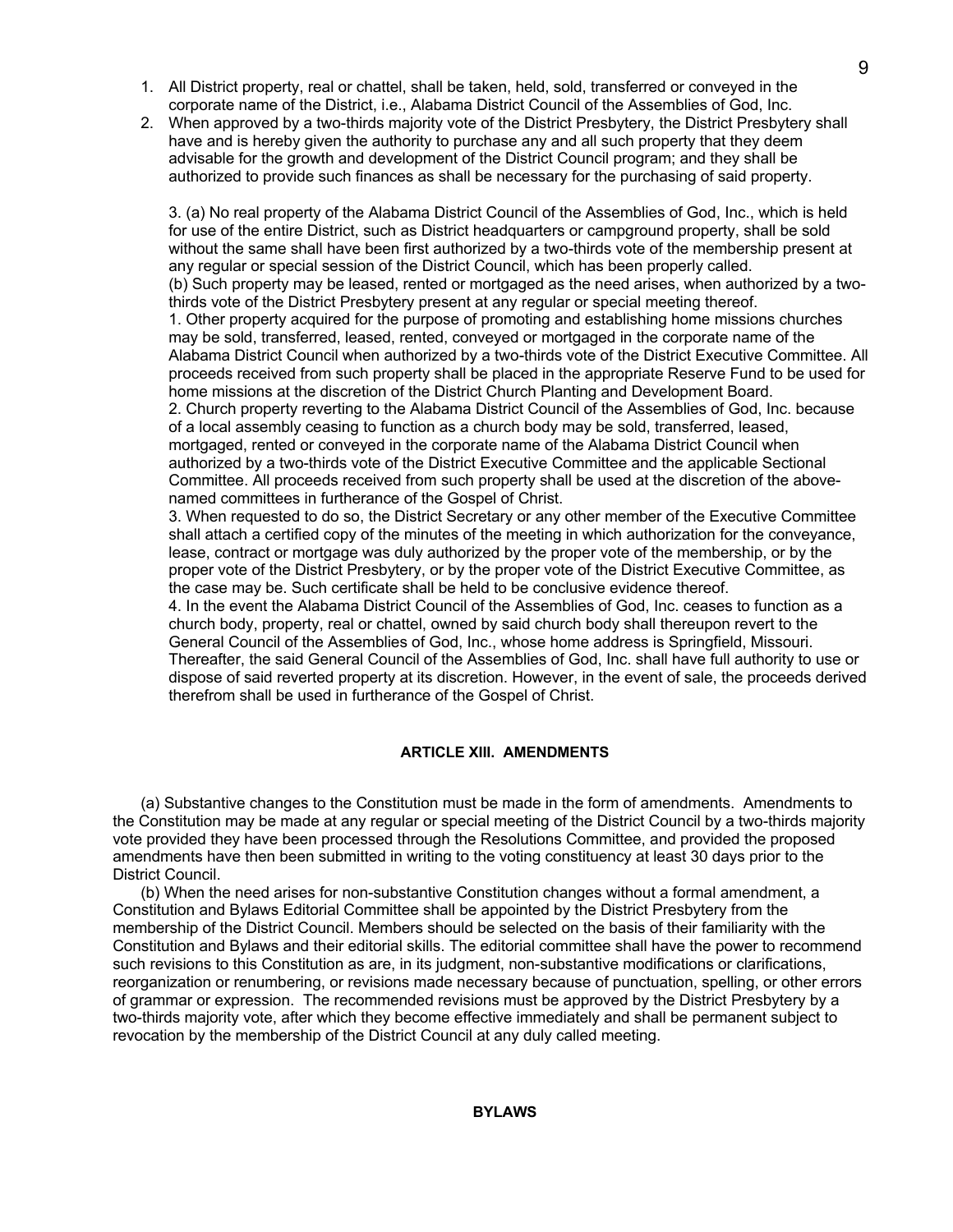#### **ARTICLE I. PARLIAMENTARY ORDER**

In order to expedite the work of the District Council and avoid confusion in its deliberations, the official meetings of the District Council shall be governed by the accepted rules of parliamentary procedure as set forth in the most current edition of Roberts Rules of Order Newly Revised, in keeping with the spirit of Christian love and fellowship.

#### **ARTICLE II. VOTING CONSTITUENCY AND QUORUMS**

#### **Section 1 – District and Sectional Council Voting Constituency**

The voting constituency shall consist of all accredited members present and registered at the District Council or Sectional Councils. This shall include all ordained, licensed and certified ministers, all credential categories of senior ministers, and one duly selected (by appointment, co-optation, election or other means) delegate from each assembly.

# **Section 2 - District and Sectional Council Quorums**

Ministers and delegates who shall respond to the announcement of the time and place of the District Council and/or Sectional Council meetings as given out under the general supervision of the District Presbytery shall constitute a quorum.

#### **Section 3 - District Presbytery Quorum**

The majority of the District Presbytery assembled for a duly called meeting shall constitute a quorum.

#### **ARTICLE III. OFFICERS**

# **Section 1 - Qualifications**

# **a. Executive Officers**

They shall be ministers who have been ordained to the ministry with the Assemblies of God for a period of at least three Council years and of mature experience and ability, whose lives and ministry are above question and who faithfully contribute to the District treasury according to our Bylaws. They must have been members of the District Council for at least three years at the time of election.

### **b. Honorary Presbyters**

They shall consist of former members of the District Presbytery who are at least sixty years of age and who have been members of the District Presbytery at least twenty years, and all former District Superintendents. These individuals shall be presented a plaque of recognition by the District Presbytery for their faithful services to the Alabama District Council. They shall not be members of the District Presbytery.

#### **c. Other Officers**

They shall be members of the District who are of mature experience and ability, whose lives and ministry are above question and who have faithfully contributed to the District treasury according to our Bylaws. They must have been members of the District for at least one year at the time of election. With the exception of the District Women's Ministries Director and Assistant Director, they shall be ordained.

#### **Section 2 - Nominations and Elections**

#### **a. Nominations**

All candidates for District offices shall be nominated by secret ballots, except the District Secretary-Treasurer and the District Women's Ministries Director and Assistant Director. The District Presbytery shall serve as a nominating committee for these offices. All names thus presented shall be balloted upon until a candidate shall have received a two-thirds majority of the votes cast. In the event two-thirds of the votes cast are received by a qualified candidate on the nominating ballot, an election shall be declared. If no such majority shall have been received by the first three electoral ballots taken, the two candidates having the highest number of votes in the third electoral ballot shall be the only nominees to be further voted upon and all other names shall be eliminated.

# **b. Elections**

# **1. Executive Officers**

- (a) The District Superintendent shall be elected at the District Council for a four-year term.
- (b) Other Executive officers shall be elected at the District Council for four-year terms.
- **2. General Presbyters** shall be elected at the District Council for four-year terms.
- **3. Sectional Presbyters** shall be elected at their respective Sectional Councils for three-year terms.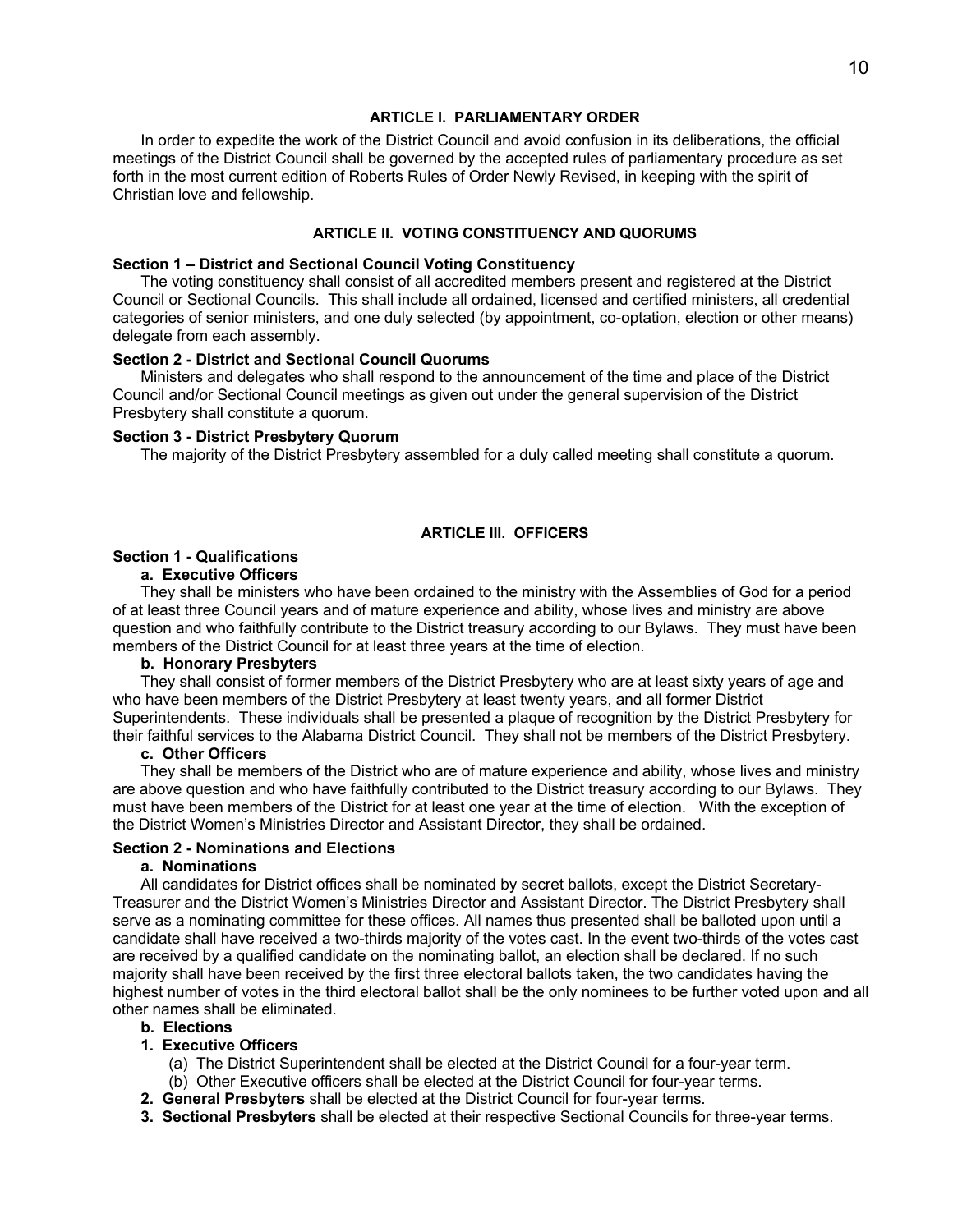**4. Christian Education Department officers** shall be elected at the District Council for four-year terms.

- **5. Youth Ministries Department officers** shall be elected at the District Council for four-year terms.
- **6. Women's Ministries Department officers** shall be elected at the District Council for four-year terms..
- **7. Missions Department** officers shall be elected at the District Council for four-year terms.
- **8. Other Sectional officers** shall be elected at their respective Sectional Councils for three-year terms.

## **c. Effective Date of Taking Office**

All District officers whose elections are provided for in these Bylaws shall assume the duties of office within sixty days after election unless other arrangements can be worked out which would be acceptable to the District Presbytery.

## **Section 3 - Order of Elections**

The order of elections of officers of the District Council shall be as follows:

a. The District Superintendent shall be elected for a period of four years in years in which the last figure of the year is an odd number, such as 2001, 2003.

b. In those years in which the last figure of the year is an odd number, such as 2001, the District Youth Director, District Missions Director, one General Council Presbyter, the Assistant District Christian Education Director, and the Women's Ministries Department Assistant Director shall be elected for terms of four years.

c. In those years in which the last figure of the year is an even number, such as 2002, the Assistant District Superintendent, the District Secretary-Treasurer, the District Christian Education Director, the Women s Ministries Department Director, one General Council Presbyter, the Assistant District Youth Director and the Assistant District Missions Director shall be elected for terms of four years.

# **Section 4 - Vacancies**

a. When there is a vacancy in a full-time office of the District, there shall always be an election.

b. A special election shall be called to fill a vacancy in a full-time office unless the vacancy occurs within thirty days of the next session of the District Council, in which case the election shall be held at the regularly scheduled District Council.

c. All Assistants' offices shall be filled by election at the next regularly scheduled District Council following the vacancy.

d. In the event the Superintendent's office is vacated, the Assistant Superintendent shall perform the duties of the Superintendent until the election is held.

e. If the unexpired term is more than one year, the elected officer shall fill the unexpired term. If the unexpired term of the office is one year or less, he may fill the unexpired term of office and one full term of office.

f. In the event a District Sectional Presbyter's office becomes vacant for any reason, the Assistant Sectional Presbyter shall assume that office until the next Sectional Council.

## **ARTICLE IV. DUTIES AND FUNCTIONS OF THE EXECUTIVE DEPARTMENT**

## **Section 1 - Duties of the Superintendent**

a. To act as president of the corporation in all legal matters.

b. To preside at the meetings of the District Council.

c. To be the Executive head of the District and to supervise the work of the District through the departments heads during the interim between the sessions of the District Council.

d. To preside at all meetings of the District Presbytery and to receive all communications directed to that body.

e. To preside at all meetings of the District Credentials Committee.

f. To administer discipline in all cases when requested to do so by the District Presbytery.

g. To perform any of the functions usual and customary for the presiding officer, or such as may be directed by the District Presbytery or District Council. He shall be an ex-officio member of all committees.

h. To conduct those conferences or retreats for the ministers or laity that he deems beneficial. The churches shall not expect a regular visit from the Superintendent, since the conferences, retreats, Sectional Councils, fellowship meetings, and other special services are for all the constituency of the District.

i. To preside over regular Executive Cabinet meetings.

j. To be a General Presbyter by virtue of his office.

k. To provide consultation with the department heads, and counsel regarding all ministries, projects, endeavors, special speakers, and honoraria.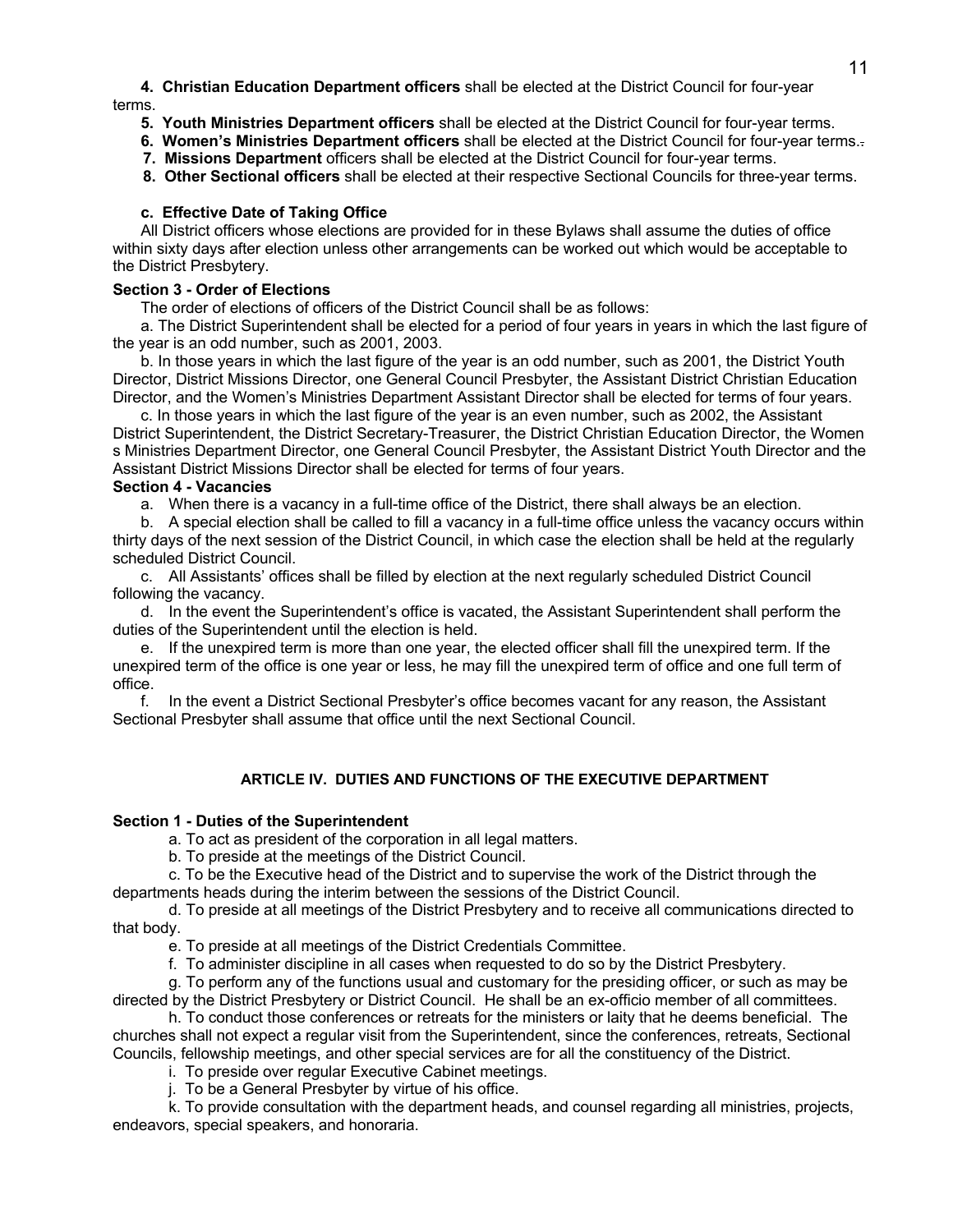l. To have authority to sign checks in behalf of and for the Alabama District Council, Inc. in case the District Secretary-Treasurer should become incapacitated or the Secretary-Treasurer's office should become vacant, said authority being granted only until such time as the District Secretary-Treasurer should become able to assume his/her duties or until a District Secretary-Treasurer could be duly appointed or elected, as the case may be.

m. To have authority to perform any function of the Secretary-Treasurer related to the ministers and churches of the District in the absence of the Secretary-Treasurer.

# **Section 2 - Duties of the Assistant District Superintendent**

- a. To act as vice-president of the corporation in all legal matters.
- b. To assist in the work of the District as directed by the Superintendent.
- c. To assume the duties and responsibilities of the Superintendent's office if for any reason it is vacated.

### **Section 3 - Duties of the Secretary-Treasurer**

a. To act as Secretary of the meetings of the District Council, District Presbytery, and those committees of which he is a standing member.

b. To make and keep records of the proceedings of the District Council and District Presbytery, and publish the same as directed by the District Presbytery.

c. To be custodian of:

1. The official seal of the District;

2. All official, legal, and financial documents, records, and correspondence of the District office relating to the District Council as a corporate entity, and of all official District office executive interaction with the ministers and churches of the District;

3. All the District Council funds.

d. To distribute the ministerial credentials issued by the General Council, and keep records of all ministers in the District.

e. To be authorized to sign all official and legal documents and to perform such other functions as are customary, or as may be directed by the District Council or Presbytery. He/she shall be considered an exofficio member of all committees.

f. To contact pastors of the District in arranging dates with them for ministering to their assemblies concerning any phase of the District work he/she shall choose to promote.

g. To make his/her ministry and counsel available to all pastors, ministers, and churches of the District, and they shall feel free to invite him/her when his/her services are desired.

h. To edit the Alabama District Messenger and yearbook.

i. To make and keep an accurate record of all disbursements and receipts, and to conduct the work of his/her office according to accepted standards of business.

To give financial reports from time to time as may be requested by the District Presbytery. The District books shall be closed at least one calendar month prior to the District Council, and they shall be audited annually by a certified public accountant.

k. To perform such other functions as are customary to this office, or as may be directed by the District Council or District Presbytery.

## **Section 5 - Duties of District Presbytery**

a. To have the general oversight of the corporation during the interim between District Council sessions.

b. To act for the Fellowship in all matters that affect its interest while the Council is not in session, and to make a report to the District Council as requested.

c. To provide for its own meetings, and its decision shall be final unless reversed by the District Council.

## **Section 6 - Duties of Sectional Presbyters**

a. To become acquainted with the needs of their Sections.

b. To cooperate with the District office by keeping the District Superintendent informed of the interests, activities and developments in their Sections and to execute the instructions given them by the District Superintendent and the Executive Presbytery for the welfare and development of the Sections.

c. To cooperate with the District program on the District, Sectional, and area levels.

d. To preside over church business meetings when called to arbitrate differences between congregations and pastors or to assist with other problems requiring outside help.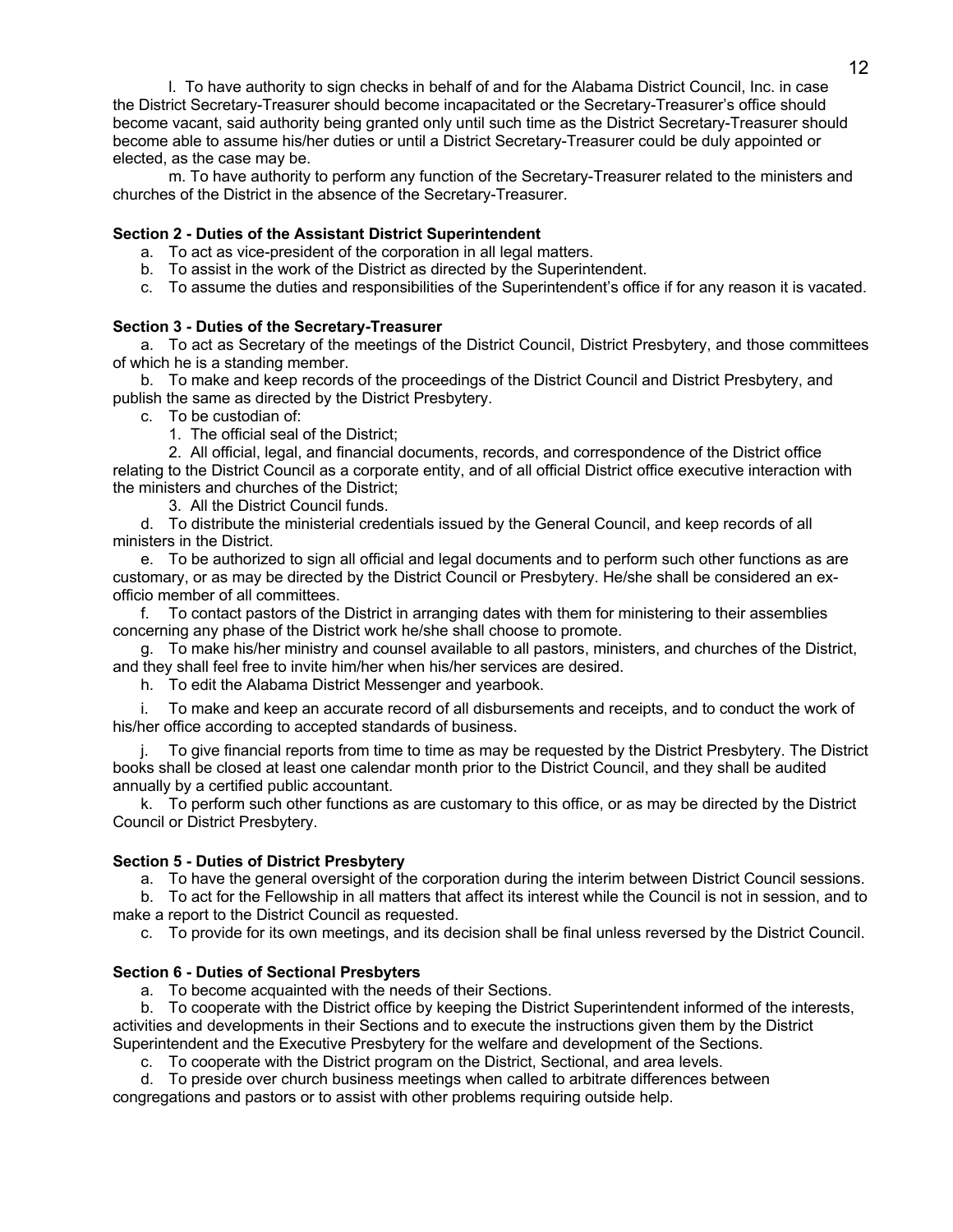# 13

### **Section 7 - Duties of the General Presbyters**

- a. To represent the District in all meetings of the General Presbytery.
- b. To attend the District Presbytery meetings and to have a voice and vote in same.
- c. To serve with Sectional Credentials Committee when requested to do so.
- d. To prepare a joint report of the General Presbytery meetings to be shared with the District Presbytery.

## **Section 8 - Executive Cabinet**

To hold regular meetings for the purpose of coordinating the operation of the various District departments.

#### **Section 9 - Sectional Committees**

## a. Credentials

1. To consider with the District Superintendent and available District Executive Officers, initial applications for Certified, Licensed, and Ordained credentials, approve or disapprove those initial applications, with the District Secretary-Treasurer sending approved Certified and Licensed applications on to the General Council Credentials Committee for the issuing of credentials.

2. Approved applications for Ordination are sent to the District Presbytery to then approve or disapprove, with the District Secretary-Treasurer sending applications for Ordination approved by the District Presbytery on to the General Council Credentials Committee for the issuing of credentials.

3. All renewals of all credential levels are simply processed through the offices first of the District Secretary-Treasurer, then forwarded to the General Council General Secretary's office for the issuing of credential renewals.

b. To promote all District interests in their respective Sections.

c. To serve with the church planting and development Director as the CPD Committee for their respective Sections.

d. To relieve the Executive officers of the preliminary hearing of local church issues until such matters have been presented to the appropriate Sectional committee for solution.

#### **ARTICLE V. COMMITTEES**

#### **Section 1 - Standing Committees**

Standing committees shall be appointed when necessary. They shall serve for the designated time or until their purpose is accomplished. In the event a vacancy shall occur in a standing committee, the District Superintendent shall be authorized to fill such vacancy.

#### **Section 2 - Credentials Committee**

The District Presbytery shall constitute the District Credentials Committee. With respect to initial applications for Ordained credentials, they shall have authority to approve or reject the recommendations of the Sectional Credential Committees, with the District Secretary-Treasurer sending applications approved by the District Presbytery on to the General Council Credentials Committee for the issuing of Ordained credentials.

#### **Section 3 - Finance Committee**

There shall be a finance committee consisting of the Assistant District Superintendent as chairman, two members of the District Presbytery, and two other ordained ministers who are not Presbyters. Each member, other than the chairman, shall serve for a four-year term, and the District Superintendent shall appoint one member each year. This committee shall be expected to review annually the salaries, expenses, etc., of all District officials and make their recommendations to the District Presbytery. They shall be requested to make a study of the overall financial program of the District with respect to the ultimate budgeting of all finances.

#### **Section 4 - Resolutions Committee**

**a. Procedure for presentation of resolutions.** A Resolutions Committee shall be appointed by the District Superintendent. All resolutions for presentation to the District Council, except emergency resolutions, shall be presented to the District Secretary's office at least 30 days prior to a District Council session. All resolutions affecting the Constitution shall be presented to the District Secretary's office at least 45 days prior to a District Council session, except those resolutions coming out of the District Presbytery session prior to the District Council. Resolutions of emergency nature shall be decided by a two-thirds vote of the Council.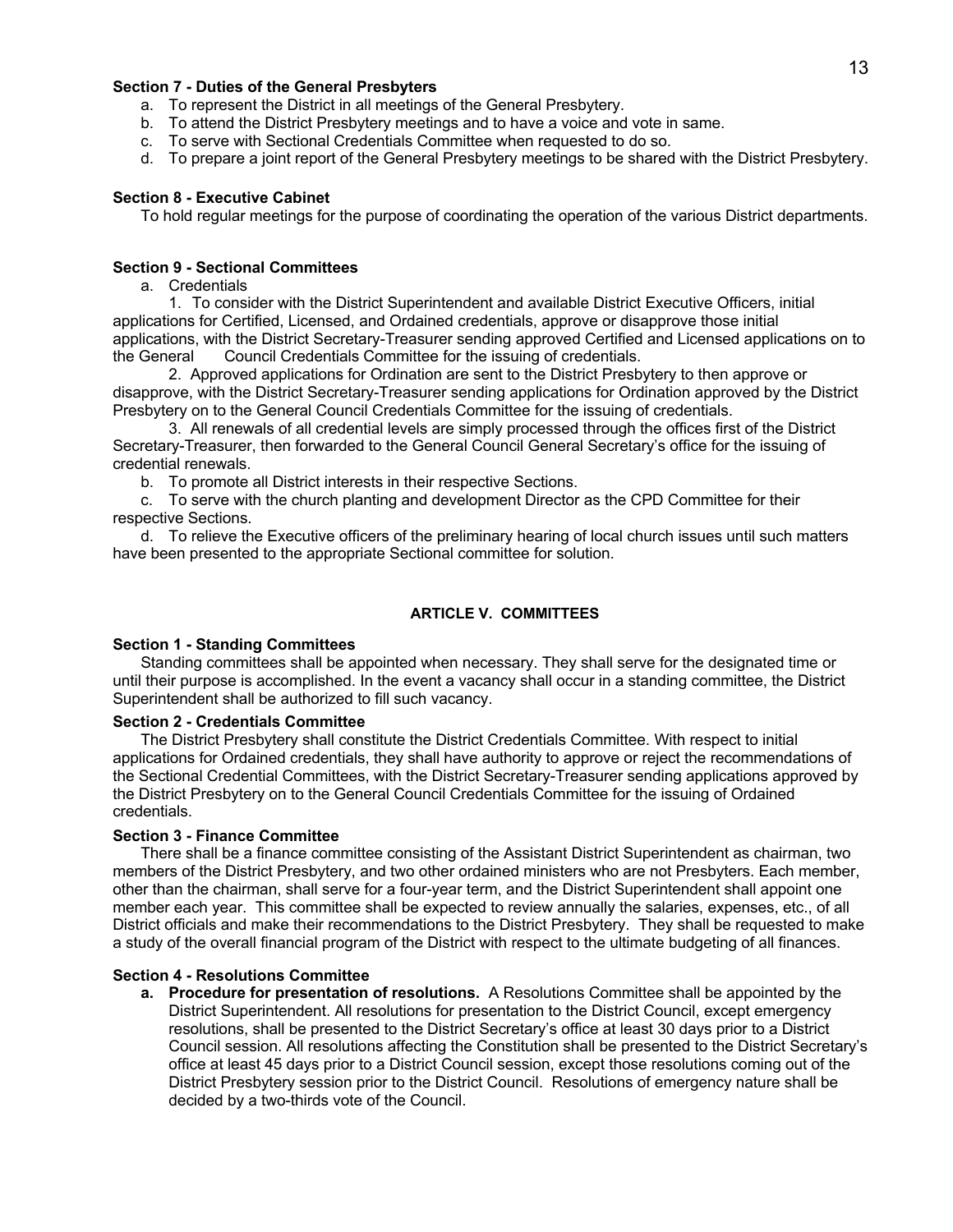- **b. Sponsorship policy.** All resolutions presented to the Resolutions Committee shall be signed by the author or sponsor. When a resolution is presented for the consideration of the District Council in session, the author, sponsor, or a spokesperson thereof shall be expected to be the first speaker on behalf of the resolution.
- **c. Appropriateness of resolutions.** The Resolutions Committee shall, by a two-thirds vote, determine the appropriateness of a proposed resolution, including the following criteria in its decision: 1. Possible conflict with the corporate charter, Constitution, or Bylaws.
	- 2. Those proposals absurd in substance.
- **d. Right to sponsor.** If the Resolutions Committee determines that a resolution is inappropriate, it shall so advise the author(s) and shall apprise them of their right to present the proposed resolution to the house for determination as to appropriateness.
- **e. Format of presentation.** The Resolutions Committee shall:
	- 1. Put resolutions into proper form.

2. Eliminate duplication where similar resolutions relating to a specific subject will be offered in a logical sequence.

# **Section 5 - Scholarship Committee**

**a.** The District scholarship program shall be funded from 5% of ministers tithe income, local church contributions, individual contributions, business contributions, grants from various sources, interest income from the endowment portion of the scholarship fund, and so forth.

**b.** The scholarships awarded annually shall be the Superintendent's scholarships (students pursuing degrees designed for pastoral/preaching ministry), the Pastor's Dependent scholarship (children of Alabama credentialed ministers), the Church Ministry scholarship (students pursuing ministries such as Youth, C.E., music, leadership, church administration, etc.), the Distance Education scholarship (students pursuing online/correspondence degrees at the institute, college, or graduate level).

**c.** The committee will be composed of the District Superintendent, District Secretary-Treasurer, and District Youth Director as permanent members, and other members as described in the Scholarship Committee policy manual.

**d.** The committee policy manual will be revised as needed by the committee, subject to District Presbytery approval, and will guide the committee in awarding scholarships in a methodical, professional manner. The manual will contain the original resolution passed by the District Council in session as a guideline for the committee in its future revisions.

**e.** For reasons of sound stewardship of the General Fund, the District Presbytery may at any time temporarily reduce or suspend designation of 5% of the ministers' tithe income to fund the district scholarship program, and require that the program be funded from its other sources, including interest or principle from the scholarship endowment fund, until the District Presbytery deems it prudent to resume funding the district scholarship program with a percentage of the ministers' tithe income up to the normal 5%.

# **Section 6 – Student Loan Partnership Committee: The Timothy Initiative**

**a.** The Alabama District Council will invest in new ministers by partnering with them in the repayment of their student loans through the Student Loan Partnership Program, called the Timothy Initiative. This program will be administered by the Student Loan Partnership Committee, or Timothy Committee. **b.** The Alabama District will partner with qualifying new ministers for up to the first five years of their ministry in this District. Funds for this repayment will come from two sources:

**1.** Each year in which a minister qualifies, the District will pay an amount toward his or her student loan equal to the amount paid by the minister, up to 100% of the tithe paid to the District by that minister that year.

**2.** Each year the District will also take 2.5% of its total income from all remaining ministers' tithe and use it to help repay the student loans of these same qualifying ministers, over and above the amount in sub-paragraph 1, according to the equitable formulas created by the committee and the District Presbytery.

**c.** Ministers must apply annually, and must meet the conditions in the Timothy Initiative policy and procedure manual. This manual will be created and maintained by the committee, subject to District Presbytery revision and approval. The manual will contain the original resolution passed by the District Council in session as a guideline for the committee in its future revisions.

# **Section 7 - Special Committees**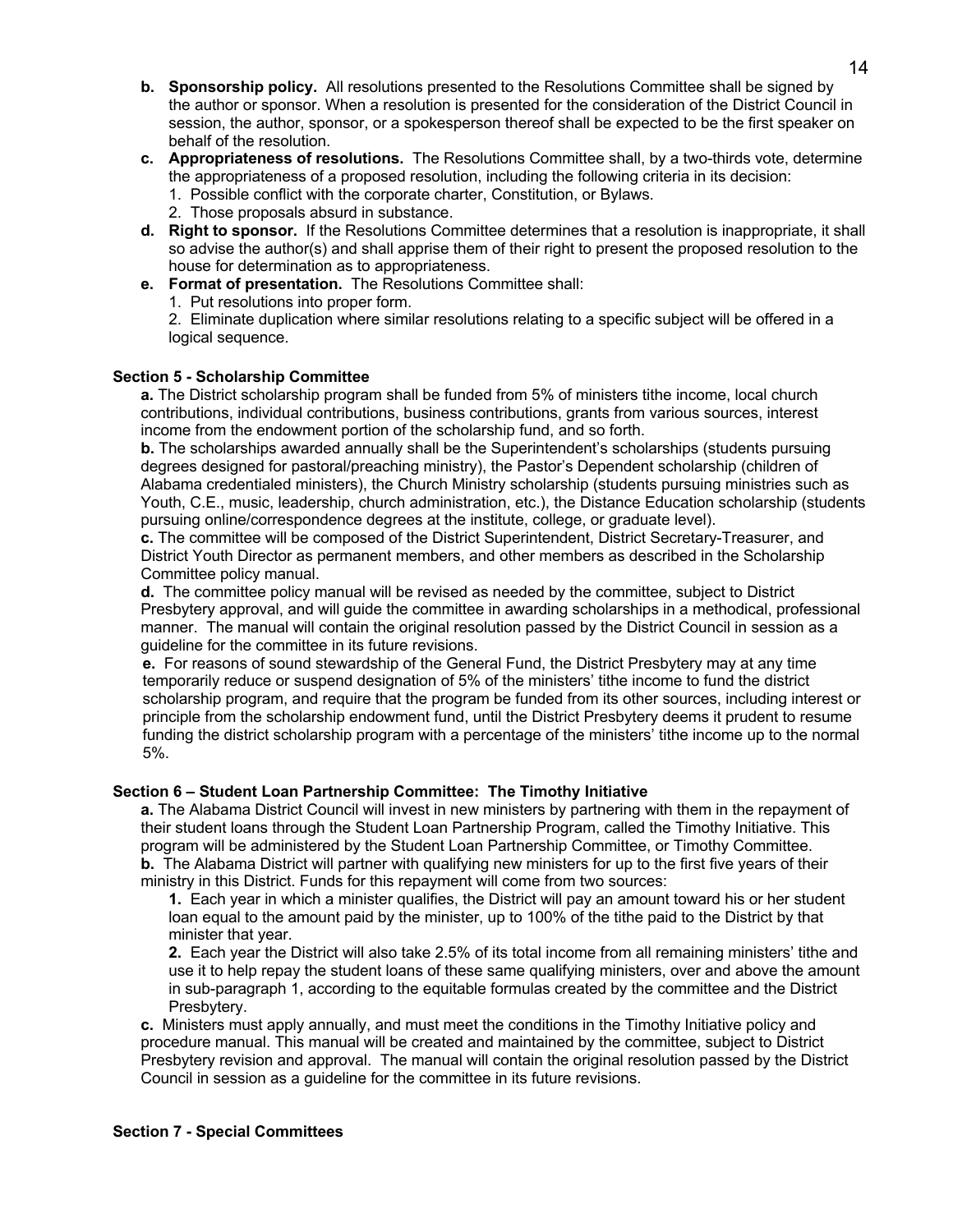Special committees may be created by the appointment of the District Superintendent as may be required.

# **ARTICLE VI. MINISTRY**

All provisions of this District Council Bylaw article shall be subject to, and in accordance with, the more detailed provisions of the General Council Bylaws, Article VII. Ministry.

## **Section 1 - Ministry Described**

**a. Ordained ministers** - Men and women of mature experience and qualifications, able to undertake the responsibilities of the full gospel ministry.

**b. Licensed ministers** - Men and women who give evidence of being divinely called of God and who intend to devote their lives to the preaching of the Gospel or to a specialized ministry.

**c. Certified ministers** - Men and women who are beginners in the Gospel ministry or specialized ministry or who do not devote their entire time to the work of the ministry.

## **Section 2 - Qualifications**

### **a. General Qualifications**

1. A Scriptural born-again experience and the baptism in the Holy Spirit according to Acts 2:4.

2. A willingness to conform to such provisions as made for them by the General and District Councils in reading courses and other training.

3. An application personally submitted to the proper committee for their consideration.

4. A written examination as required by General Council Bylaws to be administered at the District headquarters concurrent with the fall meeting of the District Presbytery. The District Secretary-Treasurer may approve additional sites and times for the administration of the written examination as he/she deems justified in any particular case, subject to any relevant General Council requirements. 5. Fulfillment of all requirements found in the General Council Bylaws, Article VII. Ministry, relevant to the level of credential for which an applicant has applied.

# **b. Specific Qualifications**

## **1. Certified Ministers**

Certified ministers credentials may be issued to those who meet the general qualifications outlined above and who have complied with the following requirements:

(a) Read the Bible through.

(b) Studied the prescribed course in Section 3, Paragraph a, unless equivalent accredited Bible school training has been acquired.

# **2. Licensed Ministers**

License to preach may be issued to those who have met the general qualifications mentioned above, and have complied with the following:

- (a) Read the Bible through.
- (b) Have an active ministry.

(c) Have certified completion of study course requirements as outlined in Section 3, Paragraph b, by the time of their respective Sectional Councils, unless equivalent accredited Bible school training has been acquired.

## **3. Ordained Ministers**

The rites of ordination may be issued to those who have complied with the following:

(a) Must have fulfilled the requirement as outlined in the New Testament Scriptures (I Tim. 3:17; Titus 1:7-9). We understand these scriptures to require ability and leadership as well as maturity of experience and Christian character sufficient to enable the candidate to be unquestionably qualified as an example of the believer in all matters of life and conduct. Having effected a useful previous ministry, good conduct and experience will be considered as evidence of such attainment.

(b) Must be 23 years of age or over.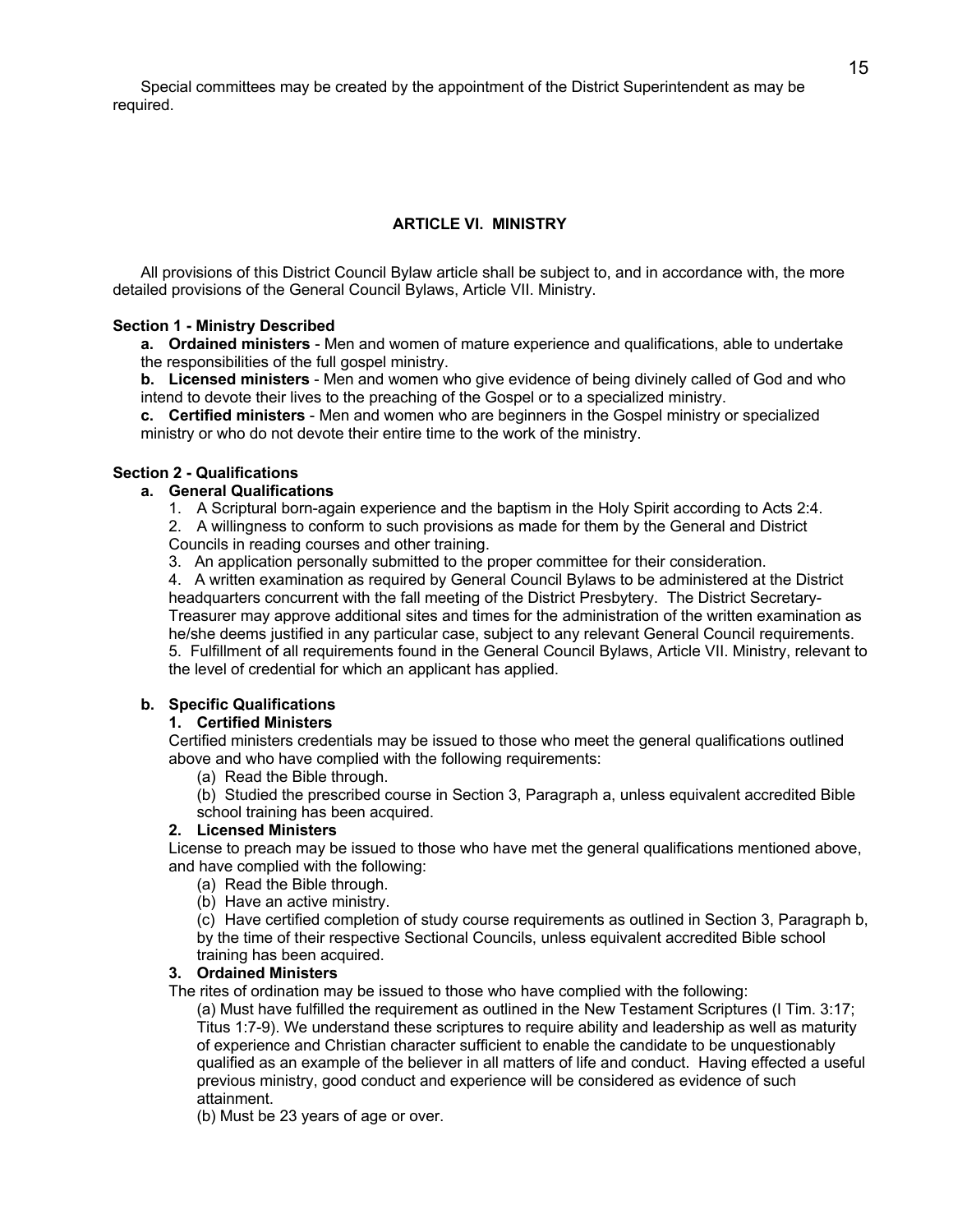(c) Must have held license for at least two consecutive years.

(d) Must have had an active ministry for at least two consecutive years.

(e) Must have resided in the District for at least one full year.

(f) Must have cooperated with the area, Section and District programs in attitude, service and stewardship.

(g) Must have certified completion of study courses as outlined in Section 3, Paragraph c, by the time of their respective Sectional Councils, unless equivalent accredited Bible school training has been acquired.

# **c. Exceptions**

1. Any exception from the preceding stipulated requirements shall be left to the discretion of the District Credentials Committee.

2. We disapprove of the granting of credentials to a married person in cases where either the applicant or the married partner has a former companion living, except in those cases where such is permitted by the General Council Constitution and Bylaws.

3. **Annulment**. The Credentials Committee of the Alabama District Council may give consideration as to whether an applicant's annulment of a former marriage is consistent with the Scriptural position of the Fellowship relating to the holding of ministerial credentials; or, in the case of a divorce or dissolution, whether the circumstances would more appropriately be classified as calling for annulment. The application must be accompanied by clear and satisfactory evidence of an illegal marriage through deception or fraud and shall be subject to the approval of the Executive Presbytery of the General Council. Appeals from the decisions of the Executive Presbytery may be made to the General Presbytery.

# **Section 3**

# a. **Study Courses for Certified Ministers**

- 1. Christ in the Synoptic Gospels
- 2. Introduction to Pentecostal Doctrine
- 3. Acts: the Holy Spirit at Work in Believers
- 4. Prison Epistles: Ephesians, Colossians, Philippians, and Philemon
- 5. Introduction to Hermeneutics: How to Interpret the Bible
- 6. The Local Church in Evangelism
- 7. Assemblies of God History, Missions, and Governance
- 8. Relationships and Ethics in Ministry
- 9. Beginning Ministerial Internship

## b. **Study Courses for License**

- 1. Introduction to theology: A Pentecostal Perspective
- 2. New Testament Survey
- 3. Old Testament Survey
- 4. Romans: Justification by Faith
- 5. Introduction of Homiletics
- 6. Eschatology: A Study of Things to Come
- 7. Effective Leadership
- 8. Conflict Management for Church Leaders
- 9. Intermediate Ministerial Internship
- 10. Introduction to A/G Missions

## c. **Study Courses for Ordination**

- 1. Prayer and Worship
- 2. Pentateuch: Genesis, Exodus, Leviticus, Numbers, and Deuteronomy
- 3. The Corinthian Correspondence
- 4. The Poetic Books: Job, Psalms, Proverbs, Ecclesiastes, and Songs of Solomon
- 5. Preaching in the Contemporary World
- 6. Church Administration, Finance and Law
- 7. Pastoral Ministry
- 8. Advanced Ministerial Internship

## **Section 4 - Credentials**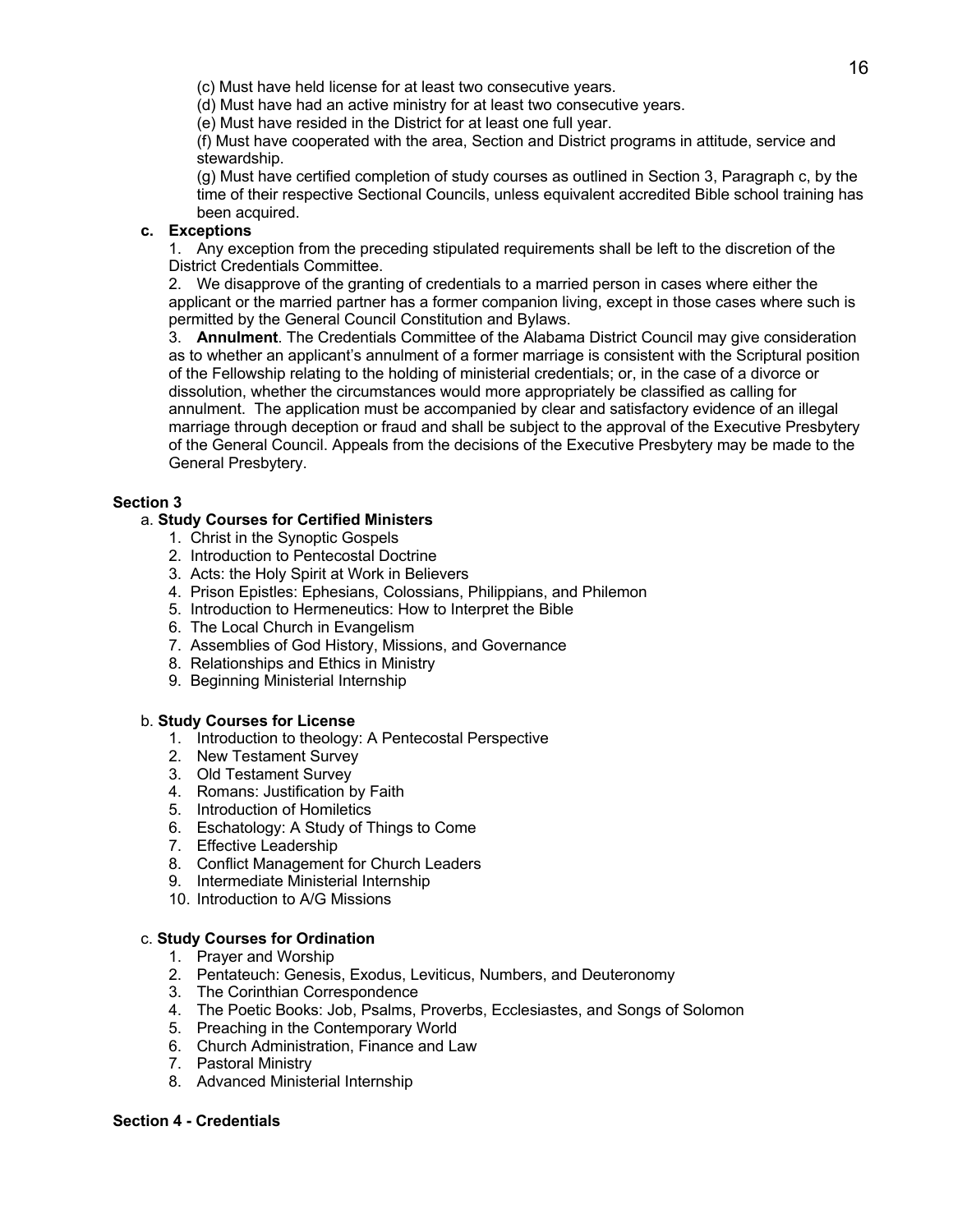a. Ordination certificates, license to preach, and certified ministers credentials with accompanying annual Fellowship certificates will be issued by the General Council office in Springfield, Missouri.

b. Ministerial credentials shall be considered valid only when accompanied by an up-to-date Fellowship certificate. All Fellowship certificates are renewed annually, and are valid only until December 31st.

## **Section 5 - Inactive or Disabled Ministers.**

All credentialed ministers who shall withdraw from active ministry or shall cease to engage in pastoral, evangelistic, or other full-time ministry, shall be expected to notify the District office, which shall inform the general secretary who shall then be authorized to transfer the names of such persons to the inactive list, unless the District officiary requests otherwise by letter.

a. *Definition.* All ministers who have not been actively engaged in viable ministry and proclamation of the gospel over a period of 1 year shall have their names placed upon the inactive list for the following year.

b. *Removal of inactive ministers from ministerial list.* When a minister is inactive for 2 or more consecutive years, his or her name shall be eliminated from the ministerial list, unless the District officiary requests otherwise by letter.

c. *Exceptions.* This shall not apply to those whose inactivity has been caused by infirmity; or those engaged in other aspects of full-time ministry such as the National Leadership and Resource Center or district workers, educators, ministers of music, ministers of youth, and ministers of Christian education; or those who have reached the age of 60 years; or those ministers who have had 25 years of approved service as credentialed ministers, or those whose spouse is disabled or has retired giving them little opportunity for public ministry.

d. *Ministers with disabilities.* Ministers with permanent disability or illness, which prevents them from engaging in active ministry, shall be indicated as disabled. The credential status of the minister shall remain unchanged. The annual renewal of his or her credentials shall take place in the regular manner. Ministers with disabilities thus approved by the District office shall not have further obligation of financial support to the General Council.

e. *Restoration to active status.* Should the minister at any time return to active ministry, his or her name may be restored to the active list by the general secretary upon application bearing endorsement by the District officiary.

## **Section 6 - Performing Marriage Ceremonies**

a. *Ministerial guidelines.* We discourage any Assemblies of God minister performing a marriage ceremony for anyone who has been divorced and whose former spouse is still living, unless the case is included in the exceptional circumstances described in General Council Bylaws, Article IX, B, Section 5, paragraph b.

b. *Violation of conscience not required*. We realize that the remarrying of such persons included in the exceptive circumstances in General Council Bylaws, Article IX, B, Section 5, paragraph b, could violate the conscience of a minister; and if this should be the case, the minister should not be expected to perform such ceremonies.

c. *Same-sex ceremonies.* No minister shall perform any type of marriage, cohabitation, or covenant ceremony for persons who are of the same sex, or who were of their own volition surgically transgendered. Such a ceremony would endorse homosexuality which is a sin and strictly forbidden in God's Word (Leviticus 18:22; 20:13; Romans 1:26,27; 1 Corinthians 6:9; 1 Timothy 1:9-11). Any minister of our Fellowship who performs a ceremony for these types of disapproved relations, unless innocently deceived into doing so, shall be dismissed from the Fellowship.

d. *Counsel.* An Assemblies of God minister is urged to counsel applicants for marriage ceremonies with scriptural guidelines for Christian marriage prior to performing the ceremony. A minister may not perform ceremonies for persons who, in the minister's opinion, approach marriage without proper forethought, wisdom, and sobriety.

## **Section 7 - Ministers' Participation in Local Assemblies**

- a. The Senior Pastor of an assembly shall have full authority to decide the extent of participation which any credentialed ministers may have in that assembly, including joining as members, voting, holding office of any kind, and so forth.
- b. All credentialed ministers are required to accept and support the Senior Pastor's position in this matter. All assemblies are requested to cooperate with this requirement.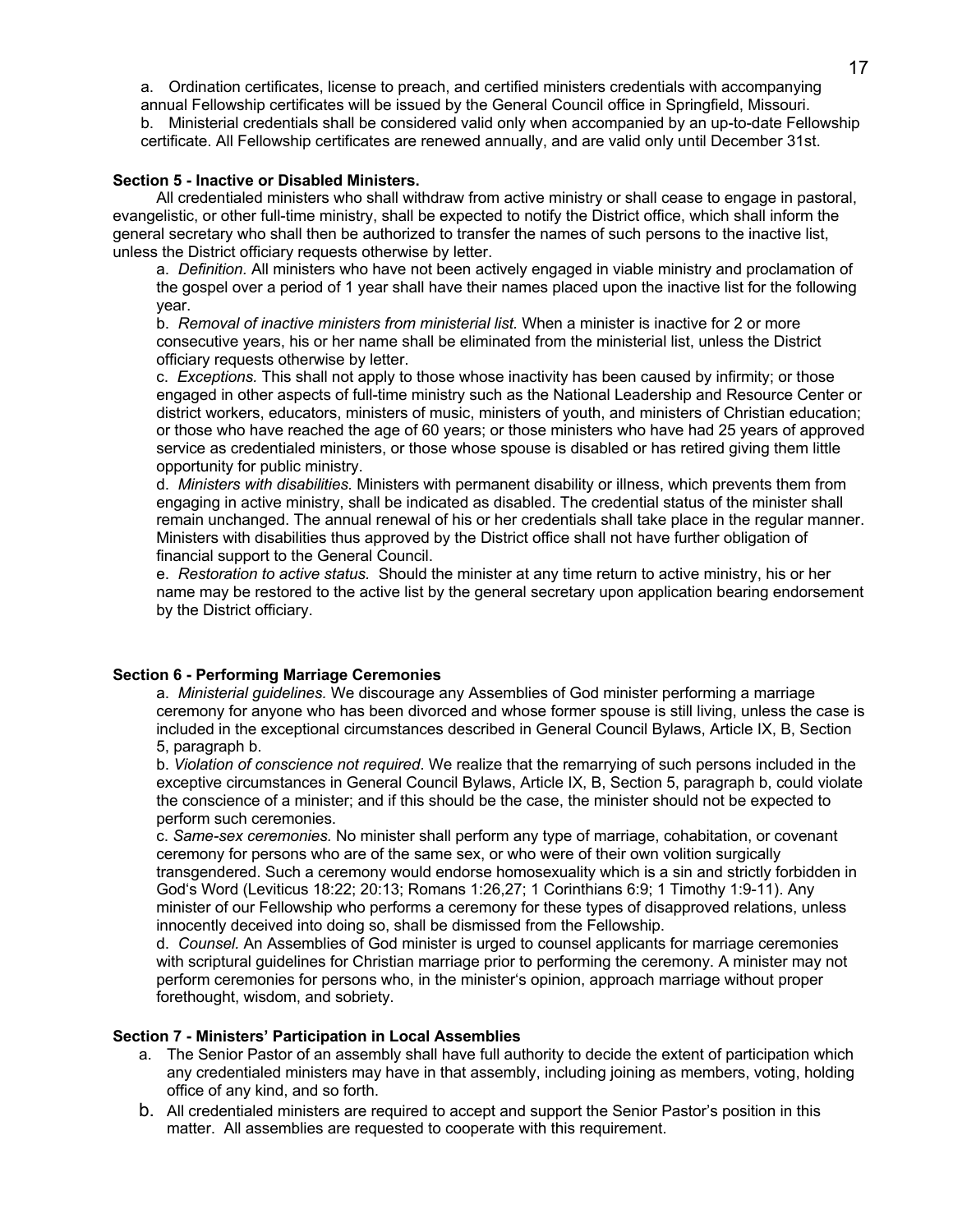#### **Section 8 - Ministerial Relations**

a. All ministers shall be amenable to the District Council in matters of doctrine, conduct and practice.

b. All ministers moving from another District into this District to reside shall automatically come under the jurisdiction of this District. In order to establish membership, they shall be required to register their credentials within 60 days with the District Secretary by a letter of transfer from their former District.

c. No pastor should leave an assembly without advising the District Superintendent, the Presbyter in that Section, and the local assembly at least one month prior to his/her departure.

d. Ministers who pastor churches in our Fellowship shall be required to seek credentials with our District and to attend the annual Sectional Councils in the Sections where their churches are located.

## **Section 9 - Ministerial Courtesy and Ethics**

a. All discourteous conduct is disapproved and all ministers are advised against interfering with pastors in charge of assemblies, whether it be by communicating with their members without consent, or by such communications with members of the assembly as will hurt the influence of the leader. All communications which concern the assembly as a whole shall be addressed to the pastor and not to private members. Where there is no pastor, letters concerning the work shall be addressed to the officers of the assembly.

b. No minister shall attempt to begin a new assembly in any given location by communicating with persons in the established assembly in the community for the purpose of building with its members who may be out of harmony with the local church. In the event such a group desires leadership, NO communication or organizational attempt shall be made without first consulting with the local pastor and the church planting and development Director. Every effort must be made to work out a satisfactory agreement. In the event such an agreement cannot be reached, decision in such matters shall be made by the Sectional Committee together with the District CPD Board.

c. Any minister who shall willfully offend in these matters shall be subject to discipline by the District Presbytery.

# **Section 10 - Ministry in a Non-Assemblies of God Church**

a. Ministers shall not be limited or restrained from entering open doors to preach this Pentecostal message, so long as they retain Assemblies of God doctrine, standards of holiness, proper attitudes, and proper ministerial conduct without compromise.

b. Inasmuch as unity is a vital principle for growth and spiritual development of the Assemblies of God Fellowship, it is essential that we recognize our relationship to each other and that we practice Christian cooperation in all our pastoral, evangelistic, missionary, and local church work.

c. We recommend therefore that our ministers confer with District Council officials before engaging in ministry in any church group or organization not affiliated with the Assemblies of God so as to ascertain whether such ministry might result in confusion or misunderstandings. If the minister does not have district approval, he or she shall be expected to refrain from conducting services for the church. Ministers who violate this principle shall be subject to discipline.

#### **Section 11 - Discipline**

a. Occasions sometimes arise which make it necessary to deal with ministers who are affiliated with us who for some reason seem to have reached the place where, in the estimation of the brethren, endorsement can no longer be given to their ministry. It is obvious that the District Credentials Committee which has the authority to recommend to the General Council Credentials Committee that a minister receive credentials, also has the right to recommend withdrawal of said credentials. General inefficiency in the ministry, a failure or inability to correctly represent our Pentecostal testimony, a record of assembly breaking instead of making, a contentious, non-cooperative spirit, an assumption of dictatorial authority over an assembly, arbitrary rejection of District counsel, declared open change in doctrinal views, a habit of running into debt which brings reproach upon the cause of Christ, a marriage in opposition to our Constitutional stand on marriage and divorce, etc., may give cause for action of the Credentials Committee.

If, after repeated counsel and warnings, there has been no change of character or attitude on the part of the minister, the officiary of the District Council may withdraw their endorsement and recommend to the General Council Credentials Committee that his/her Fellowship certificate be not renewed or that his/her name be dropped from the official list of ministers of the General Council.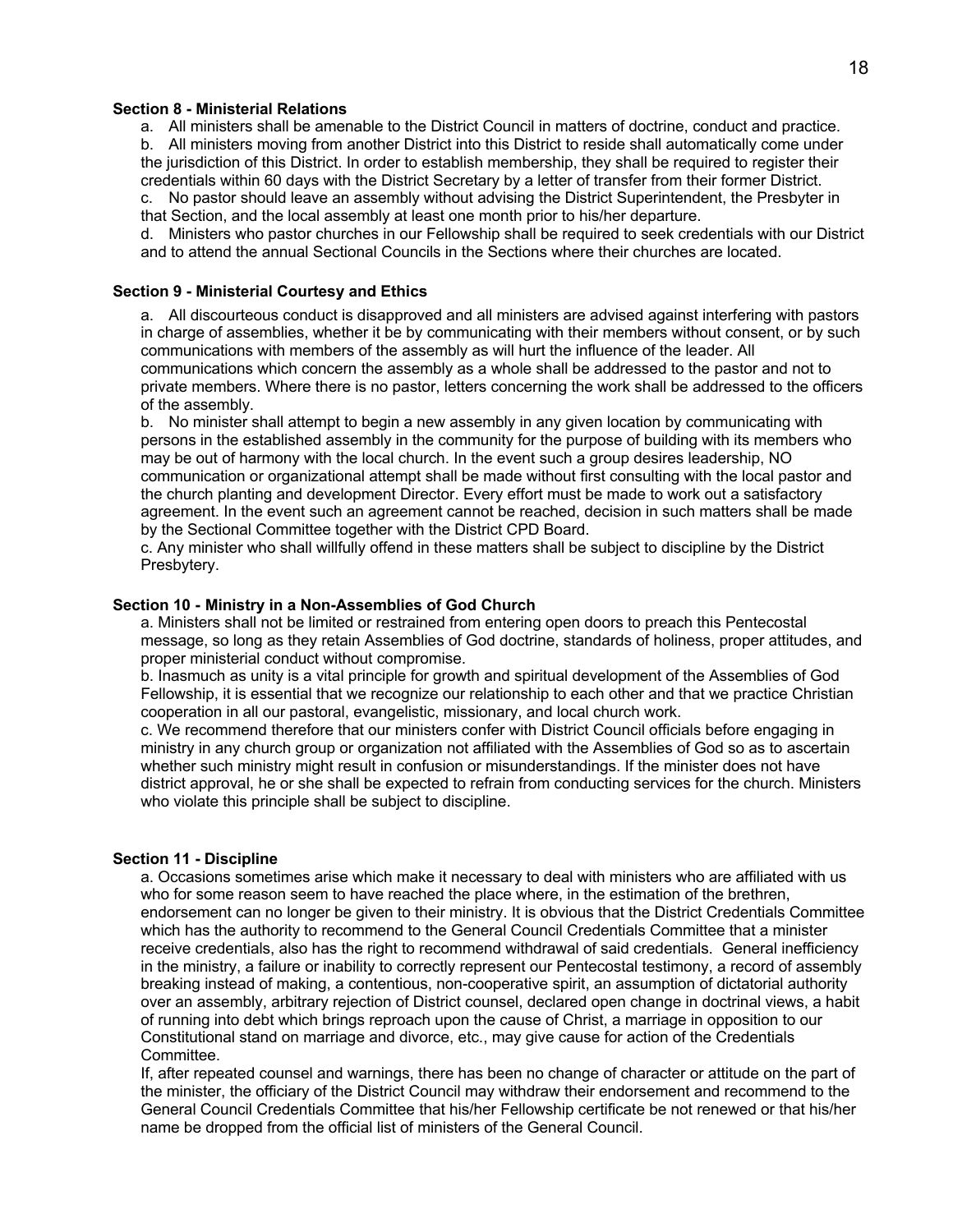Such action shall be set forth in writing, satisfactory reasons shall be given for the procedure taken, and a copy of the action shall be placed in the hands of the minister.

### **b. Request for trial**

1. Ordained Ministers - See General Council Bylaws, Article X, B, Section 1.

2. Licensed Ministers and certified ministers - those who carry license or certified ministers credentials, and are under charges, may have the right of trial upon written request to the District office within thirty days of receipt of registered letter declaring action taken.

## **Section 12 - Attitude Towards Those Removed From Council Fellowship**

In order to render effective decisions made in the interest of proper discipline and for the protection of our assemblies, after investigation and consideration of all facts by those qualified to act in such cases according to our cooperative agreements, such decisions shall be by all considered just and final, and all who hold credentials shall refrain from taking any attitude towards offenders that would tend to nullify or set at naught the solemn verdict of the brethren entrusted with the responsibility.

In the event of a violation of this agreement, the offender shall be subject to reprimand, or such other discipline as shall be agreed upon by the officiary of the District with which he is affiliated. In the event that the agreement shall be violated outside of his/her District, the officiary of the District in which the offense is committed may communicate with the General Secretary, and it shall be his/her duty to notify the offending minister that a repetition of the offense will seriously affect his/her standing as a Council minister and, if persisted in, may result in his/her suspension or severance from our Fellowship.

### **Section 13 - Reinstatement**

**a. Authorization**. Applications for reinstatement of credentials may be made by any minister whose name has been removed from our Fellowship by presenting his/her application to the District Executive Committee, addressed to the District Superintendent. The District Executive Committee shall examine the application, and if it has been properly filled out by his/her answering every question completely, and if it meets the minimal time-lapse requirement as set forth in Paragraph b, the Executive Committee shall present this application to the appropriate Sectional Committee for recommendation and then present it to the District Presbytery for final action. All District procedures shall be in accord with the relevant current provisions of the General Council Bylaws.

**b. Minimal Time-Lapse**. When a minister who is a member of our Fellowship shall have been removed from our rolls for any cause, except failure to renew, and shall apply for reinstatement, he/she shall in no case be eligible for reinstatement until at least six months shall have elapsed after his/her name has been stricken from our list of ministers. For a minister who is listed as "dismissed, the minimal time-lapse required before he/she is eligible to apply for reinstatement shall be one year, except that a minister who is dismissed because of conduct unbecoming to a minister or indiscretions involving morals, the minimal time-lapse shall be two years. The time-lapse shall be computed from the date of the District Presbytery action.

#### **ARTICLE VII. ASSEMBLIES**

#### **Section 1 - Government**

#### a. **Local Church Governance**

1. It is recommended that each local assembly adopt Bylaws modeled after one or more of the approved Pastor-Led, Elder-Led, and Congregational examples available from the District office and file incorporation papers with their local probate judge as part of the process of being recognized as an Assemblies of God church.

2. CP&D assemblies shall follow the guidelines found in the CPD policy manuals.

3. A copy of the Bylaws chosen at the church's inception shall be kept in the church's file in the District office, and its affairs conducted in harmony with this copy, should the church's own copy of its Bylaws ever be lost. Should nothing be found in that church's file, the combined District Executive Committee and Sectional Committee shall choose the Bylaws model by which the church's affairs shall be conducted.

4. It is required that whenever a local assembly amends its Bylaws an updated copy be sent to the District office to be placed in its file.

b. **District Assemblies.** All District assemblies shall be in organizational assistance status with the District Executive Committee. Also, any other assembly shall enter organizational assistance status in the event that any of the following conditions prevail:

1. Financial indebtedness to the District Council or General Council.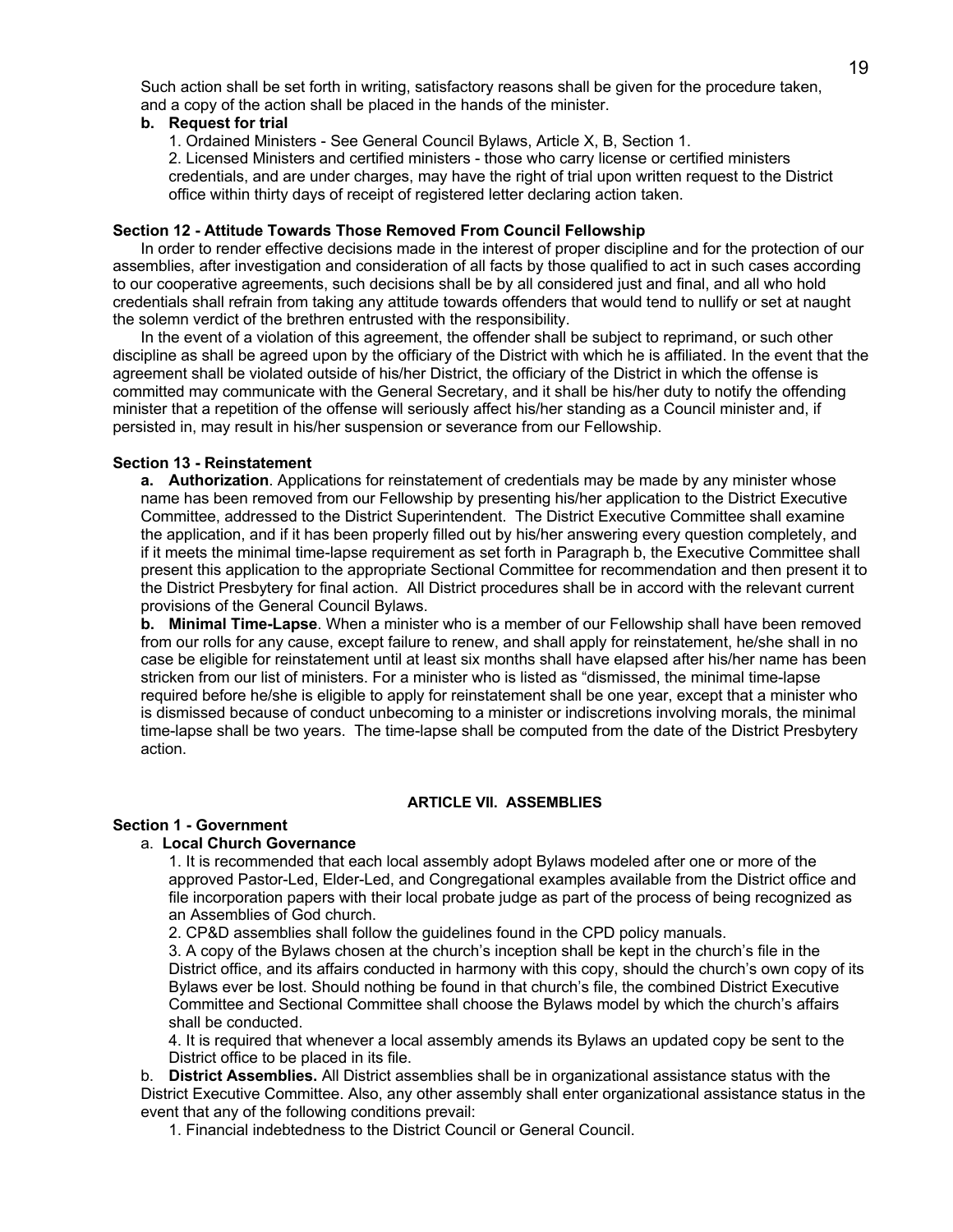- 2. Inability to maintain Scriptural order.
- 3. Conducting the assembly's business affairs improperly.
- 4. Bringing reproach upon the Assemblies of God by being in a state of confusion.

### **Section 2 - Safeguarding the Assemblies**

**a. Unreliable and Unsafe Teachers and Preachers.** Many unreliable and unsafe teachers and preachers go about seeking entrance into assemblies without any recommendation from the District. Therefore, all pastors, workers and leaders of assemblies should make proper investigation regarding people not known to them, and those who are no longer credentialed with us, and refrain from inviting them for ministry, until proper recommendation be forthcoming. The advice and counsel of the District Presbytery should be sought in such cases, and in all matters of importance when at all possible. Pastors and Presbyters should notify each other, reciprocally, as to such persons when any unreliability becomes manifest.

**b. Calling Non-Assemblies of God Ministers as Senior Pastors.** All of our assemblies shall refrain from calling as senior pastor any person not having up-to-date ministerial credentials with the General Council of the Assemblies of God. Any assembly desiring to call as senior pastor someone without such credentials must follow the following procedure.

1. Before calling a non-credentialed person to candidate, the assembly s leadership shall consult both the Sectional and District officials and apply for a non-credentialed pastor exemption. The assembly shall supply the officials with the person's name and contact information.

2. The appropriate Sectional or District officials shall interview the person in accord with whatever protocols the District Presbytery has established, obtaining the same kind of background information, references and commitments to our doctrine, practice and to the Fellowship normally required of credentialed ministers.

3. The Presbytery shall consider all relevant information and circumstances, and either grant or deny the assembly permission to call the person as a candidate. They shall communicate their decision to the person and to the assembly s leaders, apprising both of the reasons for the permission or the denial.

4. The assembly s leaders shall have the right, if they so choose, to appear once personally before the District Presbytery to either explain their application during the original process, or to appeal should the Presbytery deny their application.

5. If the Presbytery grants the exemption, and the person could potentially qualify for credentials with the Assemblies of God, then at the discretion of the Presbytery credentials must be pursued according to the protocols established by the Presbytery.

#### **c. Failure to Follow Proper Procedure**

1. Any assembly that calls a non-credentialed person to candidate for senior pastor without following this procedure shall immediately enter organizational assistance status with the District Executive Committee.

2. Any assembly whose application for a non-credentialed pastor exemption is denied by the Presbytery, but which calls the non-credentialed person to candidate anyway, shall immediately enter organizational assistance status with the District Executive Committee.

## **Section 3 - Names of Churches**

We recommend that the names of churches in the Alabama District include "Assembly of God and that the words "Assembly of God" be properly displayed in such a way as to make clear our identification.

#### **Section 4 - Membership Transfer**

To insure proper church fellowship throughout the District and to insure adequate records of our constituency, it is recommended that none of our assemblies shall receive members from sister churches without a proper transfer.

## **Section 5 - Classifications**

## **a. District Assemblies**

The basis for recognizing District assemblies shall be as follows:

1. Church planting and development efforts that have, in the opinion of the Church Planting and Development Board, developed to the extent that they would merit District recognition.

2. Churches joining our Fellowship from other organizations or from an independent status, who have an active adult voting membership of less than twenty people.

#### **b. Sovereign Assemblies**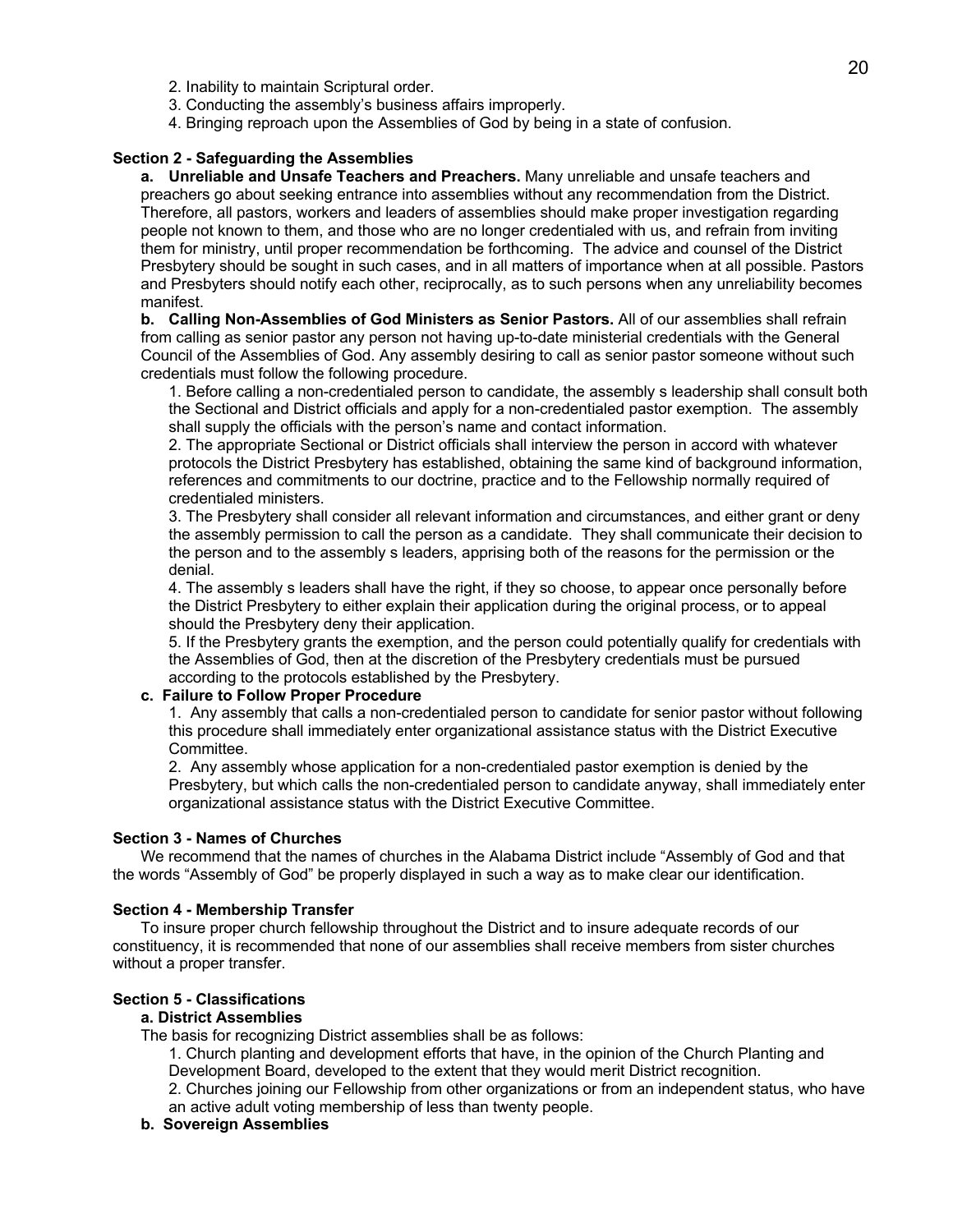Sovereign assemblies are those organized groups of believers who have met the requirements set forth in the Alabama District and General Council Constitution and Bylaws.

## **Section 6 - Privileges**

# **a. District Assemblies**

Each recognized District assembly shall be given a certificate of affiliation by the District Council which shall entitle them to representation in Sectional and District Councils by one lay delegate selected (by appointment, co-optation, election or other means) prior to such meetings.

### **b. Sovereign Assemblies**

Each recognized sovereign assembly will be given a certificate of affiliation by the General Council which shall entitle them to representation in Sectional, District, and General Councils by one lay delegate selected (by appointment, co-optation, election or other means) prior to such meetings.

### **Section 7 - Distances Between Churches**

In seeking and securing property for church buildings, the following guidelines will apply:

**a. Rural areas and cities of less than 10,000 in population:** not less than a two-mile radius separation from an existing Assemblies of God church will be observed.

**b. Cities of 10,000 to 20,000 in population:** not less than a two-mile radius separation from an existing assembly will be observed unless approved by the existing church and the Sectional committee.

**c. Cities of more than 20,000 in population:** not less than a one-mile radius separation from an existing assembly will be observed.

**d.** In the event a local assembly desires to relocate because of unusual circumstances for the furtherance of the kingdom of God, the assembly may appeal to the District Presbytery for the waiving of the distance limits specified in paragraphs a, b, and c above. In such cases the District Presbytery shall be authorized to make the final decision.

# **Section 8 - Continuing Education Partnership: The Apollos Initiative**

**a.** Continuing education, spiritual formation, and equipping for ministry is something taught and practiced as a priority in Scripture, and therefore incumbent upon all ministers of Christ who long to grow deeper in the Word and more effective in ministry.

**b.** We recommend that all of our local assemblies help meet this need by paying for not less than half (50%), and if possible all (100%), of the cost of all continuing education and equipping which their pastor and staff choose to pursue, from informal seminars to formal education.

**c.** The Apollos Initiative partnership between a local church and its pastor and staff should be a budgetary priority for the local church, and should be over and above the minister's normal remuneration. **d.** At an appropriate time of each year, the District Superintendent shall communicate in a letter to our local churches the importance of the Initiative, the great blessing it brings to ministers and churches, and encourage each local church to provide this priority service for their pastors and staffs.

**e.** Any local church making the District Secretary-Treasurer aware in writing before the fiscal year's end of the amount of their participation in the Apollos Initiative will receive World Ministries Credit of that amount.

## **ARTICLE VIII. FINANCES**

## **Section 1 - Obligations of Churches**

a. Each assembly shall be expected to faithfully cooperate with the District Council and General Council financial program.

b. Each assembly shall be expected to receive an expense offering for each District official who may visit the assembly on official business.

c. Each assembly should accept their responsibility to provide a retirement income for their pastor and ministerial staff and their families by contributing an amount equal to 5% of the pastor s salary (over and above salary) To the minister s MBA retirement account.

## **Section 2 - Obligations of Ministers**

a. All ministers shall be required to remit on a monthly basis 7.5% of their income earned from Gospel ministry and from secular work for the support of the District general fund.

b. The following exceptions are permitted: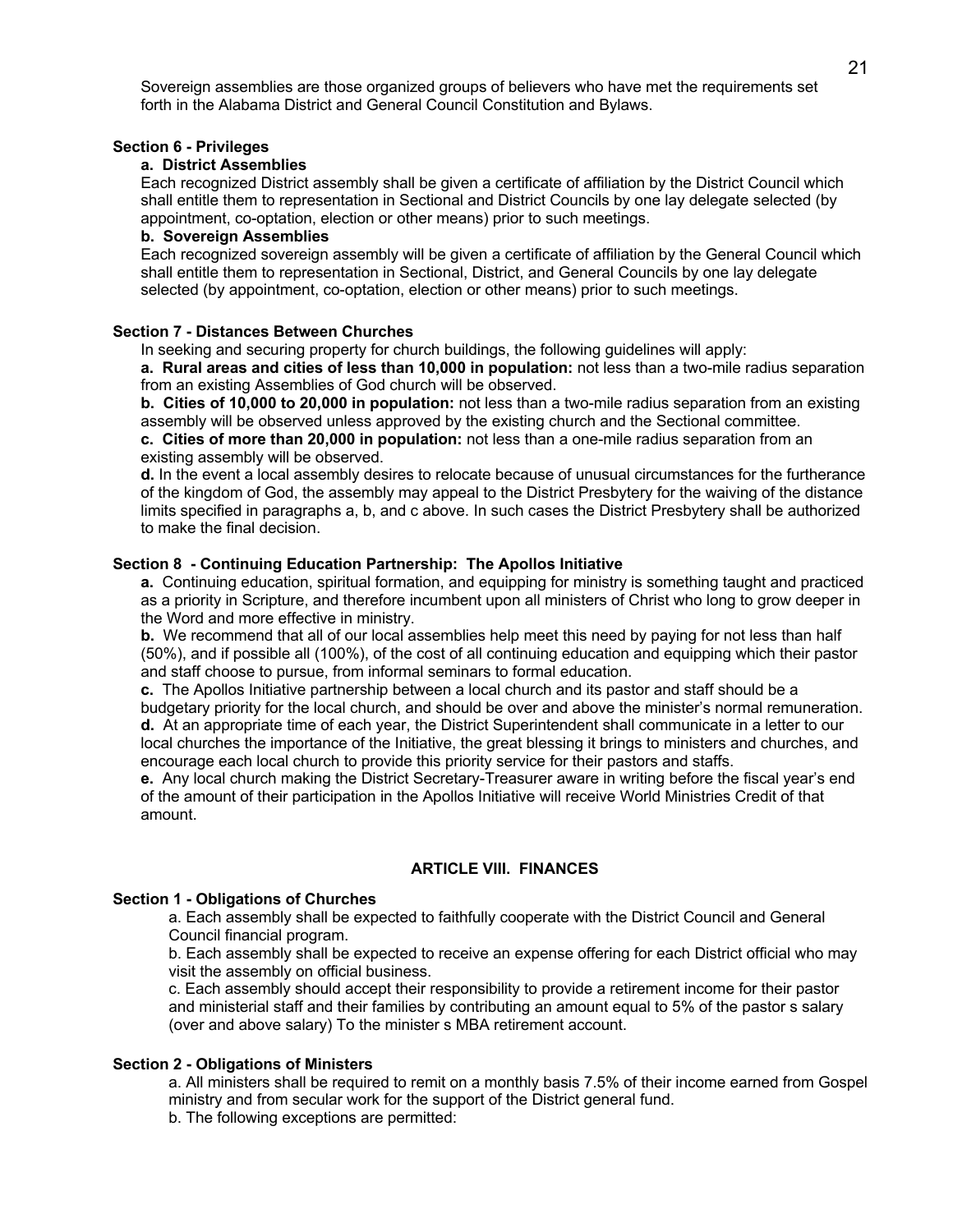1. Ministers who receive wages strictly from secular employment and regularly attend a local assembly shall be required to support the local assembly with 5% of their income, and shall also be required to support the District general fund on a monthly basis with 5% of their income.

2. Evangelists shall be required to support the local assembly of which they are a member with 5% of their income, and shall also be required to support the District general fund on a monthly basis with 5% of their income.

3. Financial obligations of missionaries, military and industrial chaplains, and nationally appointed home missionaries are as outlined in Article VII, Section 8c of the General Council Bylaws.

c. Compliance with the above requirements shall be a prerequisite for membership in the Alabama District Council and for the renewal of credentials of all active ministers. Any minister whose obligation falls into arrears shall be required to appear before his/her respective Sectional committee at the time of the Sectional Councils, and his/her credentials will be withheld until such time as his/her financial obligation is brought up-to-date.

d. All ordained ministers shall recognize their obligation to support our General Council headquarters office in Springfield by contributing from their tithes or as an offering, the sum of twenty dollars (\$20.00) per month. Licensed ministers shall contribute the sum of fifteen dollars (\$15.00) per month, and certified ministers shall contribute the sum of seven and one half dollars (\$7.50) per month. e. Each minister should accept the responsibility to provide a retirement income for himself and his/her family by contributing an amount equal to 5% of the minister's salary to the MBA minister's account.

### **Section 3 - Salaries and Expenses**

a. The salaries, expenses and privileges of all District officials shall be determined by the District Presbytery after considering the recommendations of the Finance Committee.

b. The need for other employees, their salaries, etc. shall be determined by the Executive Cabinet.

c. The Alabama District shall accept its responsibility to provide a retirement income for its ministers and their families by contributing an amount equal to 5% of each minister's tithe paid to the District during each fiscal year to the minister's MBA retirement account.

#### **Section 4 - Ministers' Emergency Relief**

Disbursement for ministers' emergency relief are to be made from the general fund at the discretion of the District Executive Committee.

## **Section 5 - Obligation to Southeastern University**

The District Council shall support Southeastern University with five percent (5%) of all ministers' tithes.

# **ARTICLE IX. MISSIONS**

## **Section 1 - Missions Plan**

Recognizing our privilege and obligation to fulfill the Great Commission (Mark 16:15), we shall endeavor by all proper and Scriptural means to promote Missions beginning at home and extending to all the earth. It is customary to consider gospel work in our nation as U.S. missions, and ministry in other lands as World missions. For convenience we make that distinction. Hereinafter, the term "missionaries" refers to appointed U.S. or World missionaries, and the terms "Missions" or "missions" refers to U.S. missions, World missions, or both.

### **Section 2 - Missions Promotion**

### a. **District and Sectional Promotion**

1. The District Missions Director shall be responsible for assisting missionaries in planning itineraries, arranging for missionary conventions, and fostering the interest of Missions. 2. The Assistant Presbyter or another minister selected by the District Missions Director in each Section of the District shall serve as the Sectional Missions Representative to work with the District Missions Director in implementing the District missions program.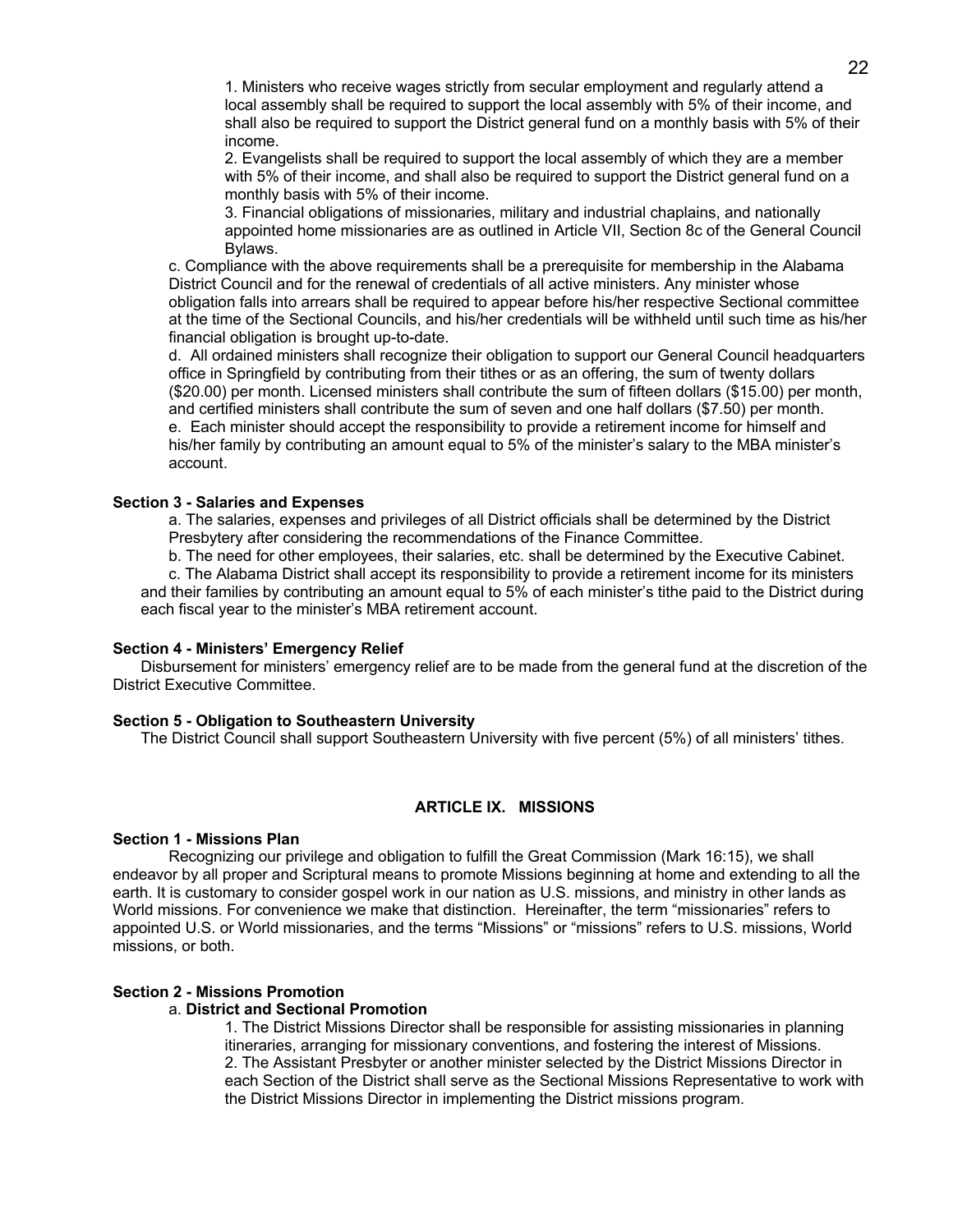3. A strong missionary emphasis shall be provided in such District meetings as District Council, ministers' institutes, etc.

# b. **Local Church Promotion**

Each local church is encouraged to promote missions in the following ways:

- 1. Schedule missionary speakers in the local assembly regularly as they are available.
- 2. Conduct a missions convention at least once a year.
- 3. Show missionary multimedia promotions frequently. (Resources are available from
- Assemblies of God U.S. Missions and Assemblies of God World Missions in Springfield). 4. Secure faith promises.

### **Section 3 – World Missions**

a. The District Missions Director shall proactively facilitate the ministries of appointed World missionaries from the Alabama District in every feasible way.

b. The District Missions Director shall maintain active communication with all Alabama World missionaries, and serve whenever necessary as a liaison and communication link between them, District departments, the District Presbytery, and local churches.

c. He/she shall resource the District and local churches with information, expertise, and the planning of World missions trips of various kinds.

d. He/she shall maintain active communication with the General Council offices of World Missions, regarding the status of Alabama World missionaries, policies, and whatever other information is necessary to resource the District officials, local churches, and World missionaries.

### **Section 4 – U. S. Missions: District Church Planting and Development (CPD)**

a. Church Planting and Development Board

1. There shall be a District Church Planting and Development Board consisting of the District Executive Committee, District Missions Director, Assistant District Missions Director, and other members as described in the CPD policy manual of the Missions Department.

2. The District Missions Director shall be chairman of the CPD Board and shall serve as the CPD Director by virtue of his/her office.

3. The CPD Board is charged with two primary functions:

- (a) To initiate action to establish new churches.
- (b) To develop and lead to maturity existing churches that give evidence of need for help and willingness to receive help.

4. The CPD Board shall create and revise as needed, subject to approval by the District Presbytery, a policy manual to define and to guide the purview, policies, and operations of CPD.

5. CPD and the CPD Board shall be subject to, shall report to, and shall operate under the authority of, the District Presbytery.

b. The District Superintendent, the CPD Director, and the respective Sectional Committee shall serve as the CPD Committee for each section of the District.

c. The respective CPD committees must be informed of and shall have the privilege of attending all Board meetings that affect their particular Sections.

d. All Assemblies of God churches in the District shall be requested to send 2 percent of their general fund income to the District each month to be used for church planting and development at the discretion of the CPD Board.

## **Section 5 – U. S. Missions: Chi Alpha College Ministries**

a. District Chi Alpha Committee

1. There shall be a District Chi Alpha Committee consisting of no more than nine members. 2. The ex-officio members shall be the District Chi Alpha Representative, District Superintendent, District Missions Director, District Secretary-Treasurer, and District Youth Director. The remaining members shall be supportive local pastors appointed by the District Missions Director and approved by the District Executive Committee.

3. There shall be a District Chi Alpha Representative.

(a) He/she shall be appointed by the District Missions Director, with the prior approval of the District Superintendent and the District Presbytery. (b) Qualifications: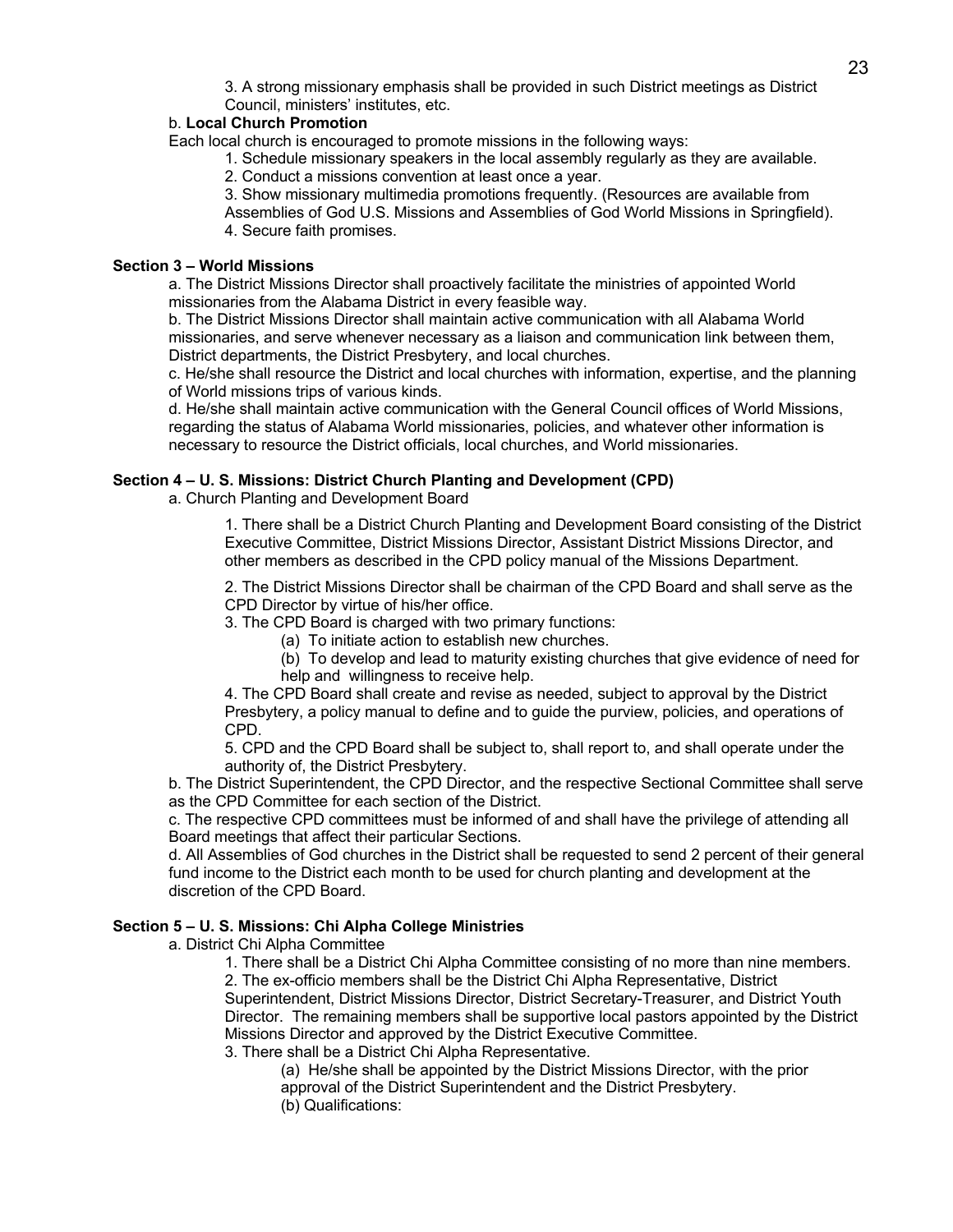(2) He/she shall have served at least three years on a single secular university campus as lead campus missionary-pastor.

(3) He/she shall have served at least two years in the Alabama District at some point in time.

4. The District Chi Alpha Committee shall create and revise as needed, subject to the approval of the District Presbytery, a District Chi Alpha policy manual to define and to guide the purview, policies, and operations of the District Chi Alpha College Ministries.

b. All District Chi Alpha policies, operations, and personnel shall be in accordance with the policies of the National Chi Alpha office. Where the District Chi Alpha policy manual is unclear or silent on any matter, the policy manuals of the National Chi Alpha office shall serve to guide the District Chi Alpha Committee and District Presbytery.

# **ARTICLE X. DOCTRINES AND PRACTICES DISAPPROVED**

**Section 1.** In accord with its constitutional prerogatives, the Alabama District Council disapproves of those doctrines and practices listed in the General Council Bylaws, Article IX – Doctrines and Practices Disapproved, Sub-Article B. List of Doctrines and Practices Disapproved. That Article is duplicated in the following Section.

# **Section 2. General Council Bylaws, Article IX – Doctrines and Practices Disapproved, Sub-Article B.**

# **B. LIST OF DOCTRINES AND PRACTICES DISAPPROVED**

In accord with its constitutional prerogatives, The General Council of the Assemblies of God has declared itself pertaining to disapproval of certain matters as follows:

## **Section 1. Unconditional Security**

In view of the biblical teaching that the security of the believer depends on a living relationship with Christ (John 15:6); in view of the Bible's call to a life of holiness (1 Peter 1:16; Hebrews 12:14); in view of the clear teaching that a man may have his part taken out of the Book of Life (Revelation 22:19); and in view of the fact that one who believes for a while can fall away (Luke 8:13); The General Council of the Assemblies of God disapproves of the unconditional security position which holds that it is impossible for a person once saved to be lost.

## **Section 2. Legalism**

**a. Matters of conscience.** The Assemblies of God strongly affirms that the Scriptures teach a life of "holiness without which no man shall see the Lord"(Hebrews 12:14). However, since sincere commitment to holy living sometimes results in sharp differences of opinion among believers on debatable matters of personal conscience, the Assemblies of God disapproves the practice of pressing these debatable matters of personal conscience upon others (Romans 14:1-4).

**b. Adding conditions to salvation.** The Assemblies of God strongly affirms that salvation is received through repentance toward God and faith in the Lord Jesus Christ (Ephesians 2:8,9). Therefore, the Assemblies of God disapproves any teaching or practice that seems to add conditions to salvation (Galatians 3:1-5).

# **Section 3. Eschatological Errors**

**a. The restitution of all things.** The Assemblies of God understands the teaching of Acts 3:21 to limit the restoration to that of which the prophets have spoken, thus denying the universal redemption theory. We are opposed to all forms of universalism (Matthew 25:46; Revelation 20:10).

**b. Setting a date for the Lord's return.** It is unwise to teach that the Lord will come at some specified time, thereby setting a date for His appearing (Mark 13:32,33; Luke 12:37-40; 1 Thessalonians 5:2). It is also unwise to give out from the platform, or publish, visions of numbers and dates fixing the time of the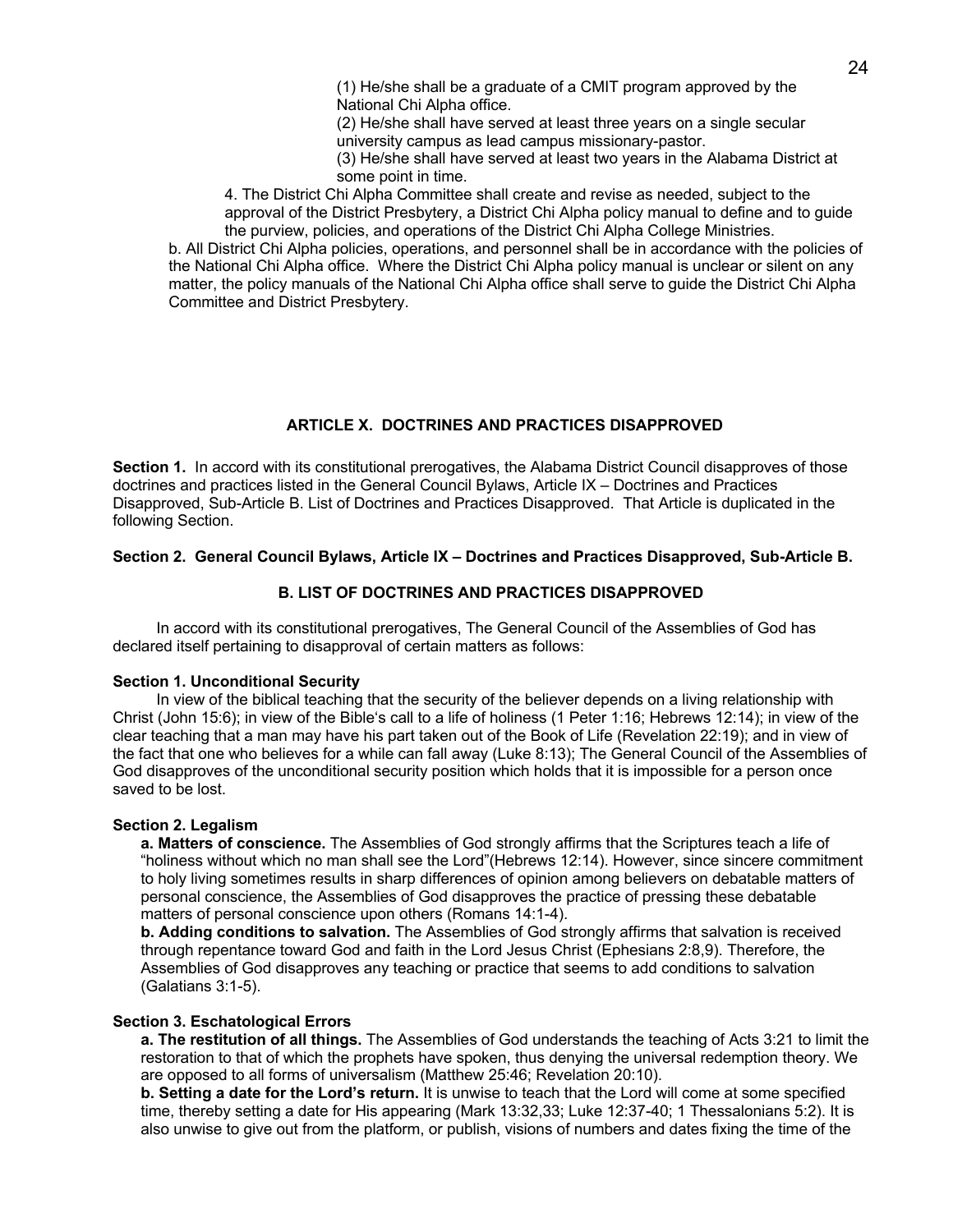## second coming of the Lord.

**c. Post-Tribulation Rapture.** The General Council of the Assemblies of God has declared itself in the Statement of Fundamental Truths that it holds to the belief in the imminent coming of the Lord as the blessed hope of the Church; and since the teaching that the Church must go through the Tribulation tends to bring confusion and division among the saints, it is recommended that all our ministers teach the imminent coming of Christ, warning all to be prepared for that coming, which may occur at any time, and not lull their minds into complacency by any teaching that would cause them to feel that specific Tribulation events must occur before the rapture of the saints.

**d. Amillennialism**. The General Council of the Assemblies of God disapproves of the amillennial teaching and its attendant erroneous philosophy which denies the fact of a literal 1,000-year reign of Christ on the earth, and substitutes for it the theory that this Christian or Church dispensation is the spiritual Millennium of which, its proponents say, the Bible writers prophesied.

**e. Credentials jeopardized if made an issue.** We recommend that those ministers who embrace any of the foregoing eschatological errors refrain from preaching or teaching them. Should they persist in emphasizing these doctrines to the point of making them an issue, their standing in the Fellowship will be seriously affected (Luke 21:34-36; 1 Thessalonians 5:9,10; 2 Thessalonians 1:4-10; Revelation 3:10,19,20).

#### **Section 4. Membership in Secret Orders**

Ours is a last-day message in preparation for the coming of the Lord (Matthew 24:14), leaving us no alternative but wholehearted devotion to the cause of spreading the gospel (Luke 9:62); and it is well known that the various secret orders require much valuable time and interest, thus diverting the servant of the Lord out of the way (Ephesians 5:16).

The nature of such organizations demands secrecy (John 18:20; Acts 26:26) reinforced by religious oaths (Matthew 5:34) and strong attachment by binding obligations to persons who are for the most part unregenerated (2 Corinthians 6:14). The spirit, philosophy, and general influence of such secret orders aim at the improvement of the natural man only (1 Corinthians 2:14; Colossians 2:8), thus wrongly channeling by incorrect interpretation important spiritual truths (2 Peter 3:16).

Confidence in these secret orders and their teachings has always tended toward the embracing of a false hope of salvation through good works and improved moral service (Ephesians 2:8,9).

 In consideration of the foregoing, all ministers affiliated with the Assemblies of God should refrain from identifying themselves with any of the secret orders that the General Council recognizes as essentially of the world, worldly; and the General Council advises any who may have identified themselves with such orders to sever their connections with them (2 Corinthians 6:17). Furthermore, Assemblies of God ministers are requested to use their good influence among our lay members to dissuade them from such fraternal affiliations (1 Timothy 4:12; 2 Timothy 2:24-26).

# **Section 5. Divorce and Remarriage**

#### **a. Membership**

(1) *Marriage entanglements before conversion.* There are now among Christian people those who became entangled in their marriage relations in their former lives of sin and who do not see how these matters can be adjusted. We recommend that these people be received into the membership of local assemblies and that their marriage complications be left in the hands of the Lord (1 Corinthians 7:17,20,24).

(2) *Common-law marriages.* We recommend that in no case shall persons be accepted into membership who are known to be living in a common-law state of matrimony.

**b. Remarriage.** Low standards on marriage and divorce are very hurtful to individuals, to the family, and to the cause of Christ. Therefore, we discourage divorce by all lawful means and teaching. We positively disapprove of Christians getting divorces for any cause except fornication and adultery (Matthew 19:9). Where these exceptional circumstances exist or when a Christian has been divorced by an unbeliever, we recommend that the question of remarriage be resolved by the believer in the light of God's Word (1 Corinthians 7:15,27,28).

#### **c. Local church leadership**

(1) *Standard for offices of bishop, or elder, and deacon*. Since the New Testament restricts divorced and remarried believers from the church offices of bishop, or elder, and deacon, we recommend that this standard be upheld by all our assemblies (Titus 1:5-9; 1 Timothy 3:12), except when the divorce occurred prior to conversion (2 Corinthians 5:17) or for the scriptural causes of a former spouse's marital unfaithfulness (Matthew 19:9), or the abandonment of the believer by the unbeliever (1 Corinthians 7:10-15).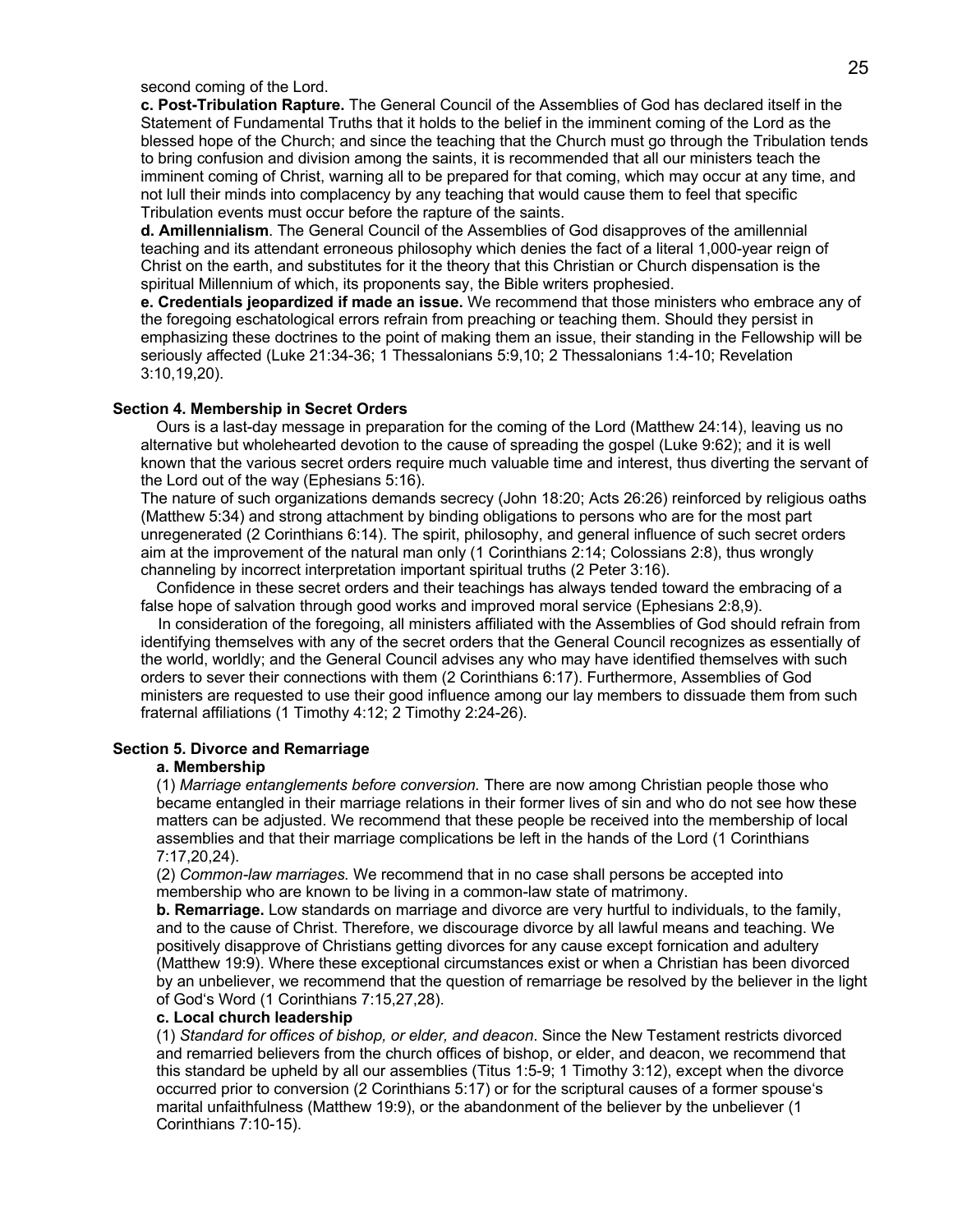(2) *Prerogative of local assemblies.* It is understood that recommendations are not binding, but local assemblies shall maintain the prerogative of setting their own standards (in accord with provisions of Article XI of the Constitution).

## **d. Performing marriage ceremonies**

(1) *Ministerial guidelines.* We discourage any Assemblies of God minister performing a marriage ceremony for anyone who has been divorced and whose former spouse is still living, unless the case is included in the exceptional circumstances described in Bylaws, Article IX, B, Section 5, paragraph b. (2) *Violation of conscience not required*. We realize that the remarrying of such persons included in the exceptive circumstances in Bylaws, Article IX, B, Section 5, paragraph b, could violate the conscience of a minister; and if this should be the case, the minister should not be expected to perform such ceremonies.

(3) *Same-sex ceremonies.* No minister shall perform any type of marriage, cohabitation, or covenant ceremony for persons who are of the same sex. Such a ceremony would endorse homosexuality which is a sin and strictly forbidden in God's Word (Leviticus 18:22; 20:13; Romans 1:26,27; 1 Corinthians 6:9; 1 Timothy 1:9-11). Any minister of our Fellowship who performs a ceremony for these types of disapproved relations, unless innocently deceived into doing so, shall be dismissed from the Fellowship.

(4) *Counsel.* An Assemblies of God minister is urged to counsel applicants for marriage ceremonies with scriptural guidelines for Christian marriage prior to performing the ceremony. A minister may not perform ceremonies for persons who, in the minister's opinion, approach marriage without proper forethought, wisdom, and sobriety.

**e. Ministerial credentials.** We disapprove of any married minister of the Assemblies of God holding credentials if either minister or spouse has a former spouse living unless the divorce occurred prior to conversion or for the scriptural causes of a former spouse's marital unfaithfulness (Matthew 19:9), or the abandonment of the believer by the unbeliever (1 Corinthians 7:10-15). (See also Bylaws, Article VII, Section 2, paragraphs j and k.)

## **Section 6. Worldliness**

In view of the alarming erosion of national moral standards, we reaffirm our intention of holding up Bible standards against all forms of worldliness. We urge all believers to "love not the world, neither the things that are in the world.... For all that is in the world, the lust of the flesh, and the lust of the eyes, and the pride of life, is not of the Father, but is of the world"(1 John 2:15,16).

In its teaching regarding worldliness, the Scriptures warn against participation in activity that defiles the body, or corrupts the mind and spirit; the inordinate love of or preoccupation with pleasures, position, or possessions, which lead to their misuse; manifestation of extreme behavior, unbecoming speech, or inappropriate appearance; any fascination or association which lessens one's affection for spiritual things (Luke 21:34,35; Romans 8:5-8; 12:1,2; 2 Corinthians 6:14-18; Ephesians 5:11; 1 Timothy 2:8-10; 4:12; James 4:4; 1 John 2:15-17; Titus 2:12).

## **Section 7. Abuses of Stewardship**

### **a. Tithing**

(1) According to the Scriptures, tithes should be used for the support of the active ministry and for the propagation of the gospel and work of the Lord and not be given to charity or used for other purposes. In tithing, the ministers ought to be examples.

(2) We recognize the duty of tithing and urge all our people to pay tithes to God. It is recommended that arrangements satisfactory to the pastor and the church be made by all pastors and churches, so that the pastor may receive regular and adequate support. We disapprove, however, of the teaching that all tithes necessarily should belong to the pastor for his or her support.

#### **b. Solicitation of funds**

(1) It is considered improper and unethical for ministers or missionaries to solicit funds, by letter or otherwise, for anything or any reason whatsoever without proper authorization.

(2) The purpose of this section is not to hinder or discourage legitimate projects but to protect the Fellowship from those who employ methods not in harmony with Assemblies of God principles or policies.

 Leaders in local projects shall have unquestioned freedom in local churches or communities. Projects of general interest to the district must have authorization of the district officers.

 Projects or institutions of national scope that plan to solicit funds from Assemblies of God churches must have the authorization of the Executive Presbytery of The General Council of the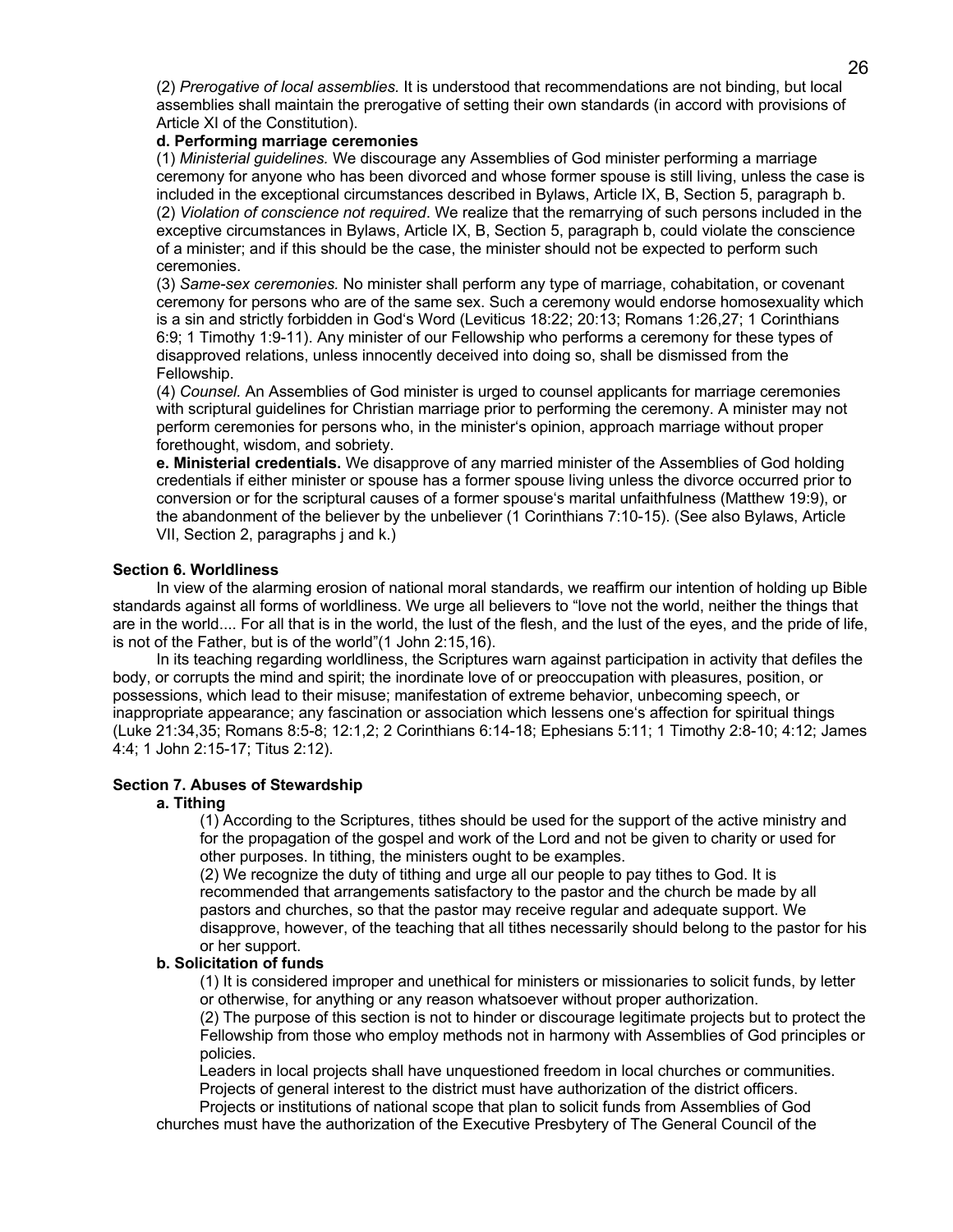Assemblies of God.

 Promotion of all projects of a missions character must have the authorization of the Executive Presbytery.

(3) The obtaining and use of mailing lists for promotional purposes not having proper authorization or which are not in keeping with policies of The General Council of the Assemblies of God shall be considered improper and unethical, whether it be under the name of a prayer chain beyond a local scope, chain letters, or appeals to the constituency for the support of ventures of strictly local or personal character. All offenders guilty of the practices expressed in the foregoing paragraphs shall be subject to discipline.

**c. Private ownership of religious institutions.** The General Council of the Assemblies of God approves the holding of title to all church buildings, schools, or other institutions that are supported by funds solicited for the work of God by properly constituted corporations. It disapproves the holding of title to such properties by the ministers of the Assemblies of God, through private ownership, corporations sole, or closed corporations. In the event a local congregation is not incorporated or set in order by the district council, title should be vested in properly qualified trustees. Where private ownership exists, a properly incorporated body shall be formed and title to the property shall be transferred to the corporation.

 A disregard of this principle and recommendation shall seriously affect the relation of the Assemblies of God members involved in such ownership.

## **Section 8. Violations of Ministerial Courtesy**

All discourteous conduct is disapproved, and all ministers are advised against interfering with pastors in charge of assemblies, whether it be by going in upon their work without consent or by such correspondence with members of the assembly as will hurt the influence of the leader. All correspondence which concerns the whole assembly shall be addressed to the one in charge and not to individual members. Where there is no pastor, letters concerning the work shall be addressed to the officers of the assembly.

Any minister who so offends shall be subject to discipline.

#### **Section 9. Ministry in a Non-Assemblies of God Church**

Ministers shall not be limited or restrained from entering open doors to preach this Pentecostal message, so long as they retain Assemblies of God doctrine, standards of holiness, proper attitudes, and proper ministerial conduct without compromise.

Inasmuch as unity is a vital principle for growth and spiritual development of the Assemblies of God Fellowship, it is essential that we recognize our relationship to each other and that we practice Christian cooperation in all our pastoral, evangelistic, missionary, and local church work.

We recommend therefore that our ministers confer with district council officials before engaging in ministry in any church group or organization not affiliated with the Assemblies of God so as to ascertain whether such ministry might result in confusion or misunderstandings. If the minister does not have district approval, he or she shall be expected to refrain from conducting services for the church. Ministers who violate this principle shall be subject to discipline.

### **Section 10. An Improper Attitude Toward Those Removed From the Fellowship**

In order to render effective decisions made in the interest of proper discipline and for the protection of our assemblies, all who hold credentials, and local churches holding certificates of affiliation, shall refrain from taking an attitude toward offenders that would tend to nullify or set at naught the solemn verdict of those entrusted with this responsibility. Those who fail to support said verdict shall be subject to reprimand or, if persisted in, appropriate discipline.

#### **Section 11. Interdenominational or Ecumenical Relationships**

The General Council of the Assemblies of God encourages ministers or churches to fellowship with other Christians of like precious faith who hold to the inspiration of Scripture, the deity of Christ, the universality of sin, the substitutionary Atonement, the physical resurrection of Jesus Christ from the dead, and His second coming.

The General Council of the Assemblies of God shall not belong to any interdenominational or ecumenical organization that denies the evangelical beliefs stated in the above paragraph, and urges its ministers and churches to avoid entanglement with such interdenominational or ecumenical organizations except as opportunity may arise to support biblical values in the culture or provide opportunity to bear witness to our evangelical and Pentecostal faith and experience.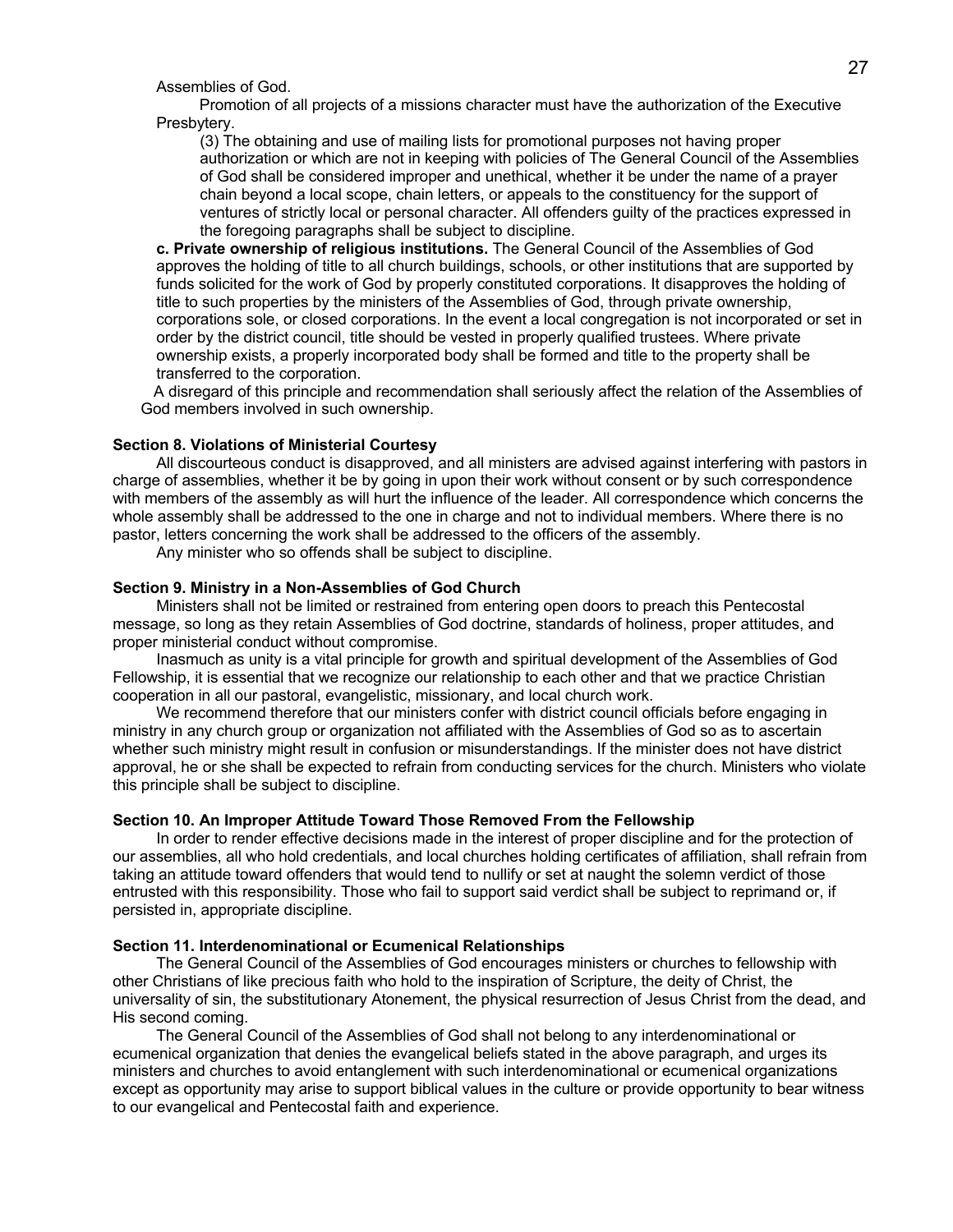## **Section 12. Divine Healing and Professional Medicine**

The General Council of the Assemblies of God disapproves of any credentialed minister counseling a believer to exclude medical advice and/or treatment when seeking prayer for physical healing. Assemblies of God ministers shall not represent medical advice and/or treatment as a lack of faith in God's healing power.

## **Section 13. Accountability in Educational Attribution**

**a. Attribution.** In order to maintain our testimony of quality and integrity in educational credentials before the Church and the world, and to minimize the possibility of our ministers and churches being victimized by, or supporting, or perpetrating frauds in education or credentialing, we maintain certain standards for the attribution of degrees, certifications, and titles.

(1) *Attribution by ministers*. Our ministers shall refrain from listing, promoting, or attributing to themselves or others any degrees or titles conferred by institutions or organizations having, at the time of conferral, a formal accreditation status less than that of our appropriately corresponding Assemblies of God institutions (whether our institute, regional university, or seminary levels).

(2) *Attribution by the General Council*. No media, ministry, department, arm, or employee of the General Council shall list, attribute, or promote for any person, any degree or title conferred by an institution or organization having, at the time of conferral, a formal accreditations status less than that of our appropriately corresponding Assemblies of God institutions (whether our institute, regional university, or seminary levels).

(3) *Attribution by local churches*. We strongly encourage our ministers, boards, and churches to take great care to ensure that all ministers and church employees have actually earned the legitimately accredited education, training, and certification, as defined above, which they claim by their titles or degrees (such as counselor, therapist, doctor, and so on).

(4) *Attribution accepted*. All previously earned or conferred degrees prior to August 2007, from any institution whatsoever shall be fully accepted and grandfathered in.

**b. Intentional failure to comply.** Intentional refusal to comply with this ethical standard for educational credentials constitutes perpetrating a fraud upon the church and the world, personally and in the good name of the Assemblies of God, and the General Council disapproves of such practices.

## **ARTICLE XI. SECTIONAL BOUNDARY LINES**

**Andalusia Section** — Counties: Butler, Covington and Crenshaw

**Anniston Section** — Counties: Calhoun, Cherokee, Cleburne, Etowah and St. Clair

**Baldwin County Section** — County: Baldwin

**Birmingham Section** — Counties: Jefferson and Shelby

**Cullman Section** — Counties: Blount, Cullman, Walker, and Winston

**Demopolis Section** — Counties: Choctaw, Clarke, Greene, Hale, Marengo, Sumter and Washington **Dothan Section** — Counties: Dale and Geneva (east of Choctawhatchee river), Henry and Houston

**Enterprise Section** — Counties: Dale and Geneva (west of Choctawhatchee river), Coffee, and Pike (churches in Troy and Brundidge only)

**Mobile Section** — County: Mobile

**Monroeville Section** — Counties: Conecuh, Escambia, Monroe and Wilcox

**Montgomery Section** — Counties: Autauga, Chilton, Dallas, Elmore, Lowndes, Montgomery and Perry **Phenix City Section** — Counties: Barbour, Bullock, Lee, Macon, Pike (except churches in Troy and Brundidge), and Russell

**Sylacauga Section** — Counties: Chambers, Clay, Coosa, Talladega, Tallapoosa and Randolph **Tennessee Valley Section** — Counties: Colbert, DeKalb, Franklin, Jackson, Lauderdale, Lawrence, Limestone, Marshall, Madison and Morgan

**Tuscaloosa Section** — Counties: Bibb, Fayette, Lamar, Marion, Pickens and Tuscaloosa

## **ARTICLE XII. ORDER OF BUSINESS**

The regular order of business for the District Council meeting shall be:

1. Report of District Superintendent